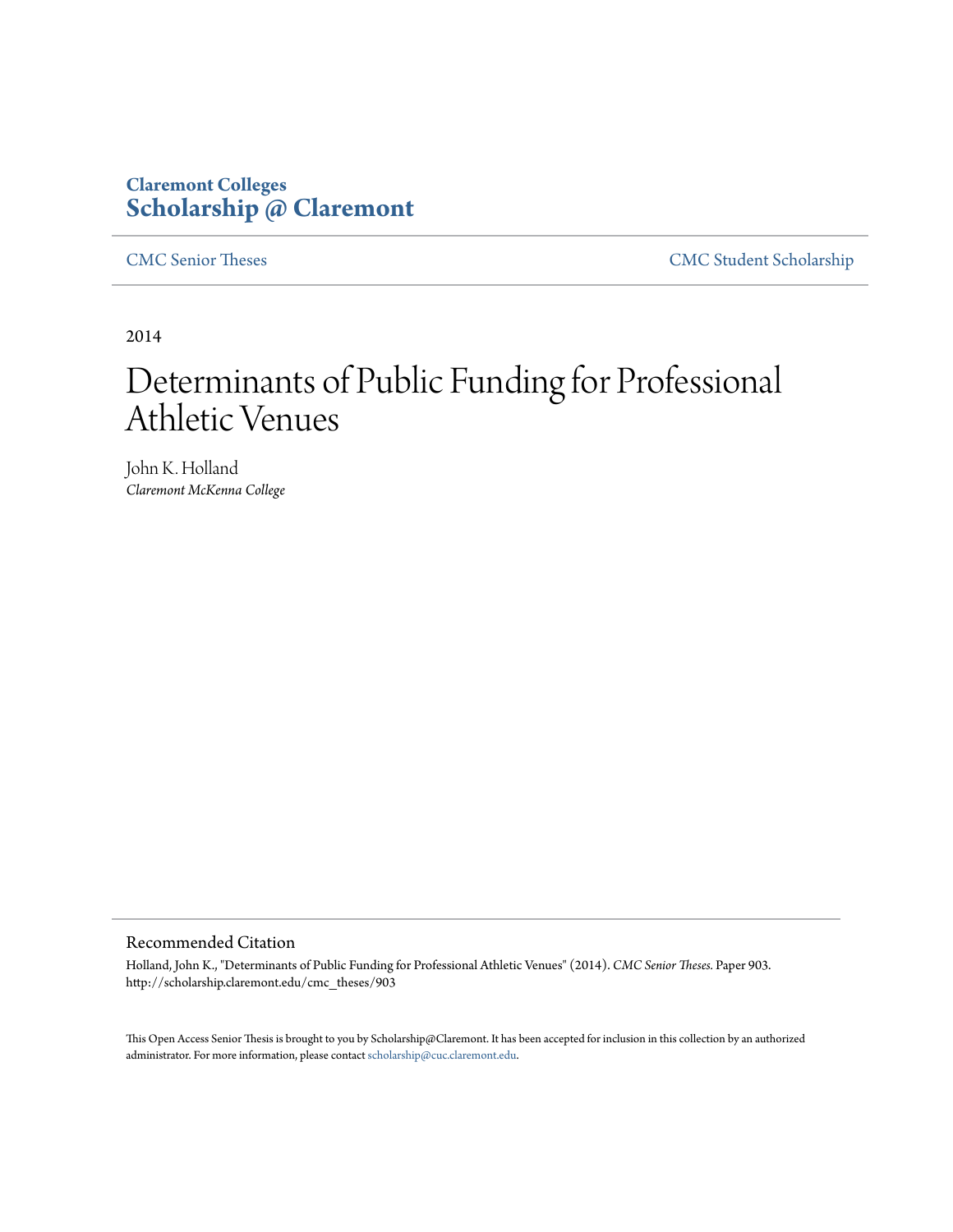# **CLAREMONT MCKENNA COLLEGE**

# **Determinants of Public Funding for Professional Athletic Venues**

# **SUBMITTED TO**

**Professor Ricardo Fernholz** 

**AND** 

# **DEAN NICHOLAS WARNER**

**BY** 

**John Kelly Holland** 

**for** 

# **SENIOR THESIS**

**Spring 2014 28 April 2014**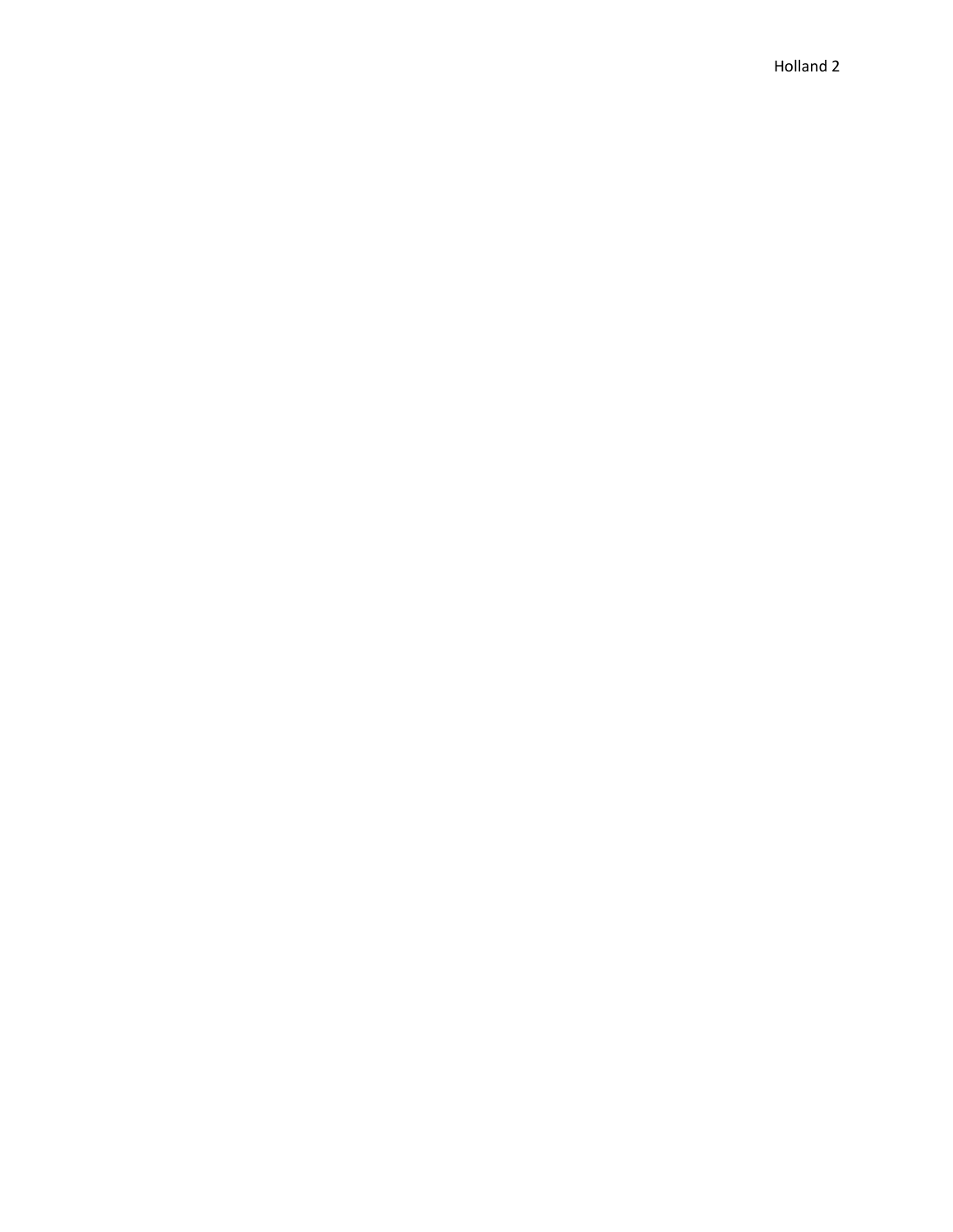# **Acknowledgements**

I would like to express my gratitude to Professor Ricardo Fernholz for overseeing and assisting with my research and analysis. His guiding hand was invaluable and his advice made this project possible.

I would also like to thank my uncle, Christopher Caywood, for encouraging me to look into the topic of stadium funding. Without his passion for sports I would not have chosen to examine stadium financing.

Finally, I want to thank my parents, Jeff and Alison, and my brothers, Kent and Drew. Their unconditional love and support has made it possible for me to attend this exceptional institution and to do projects like these.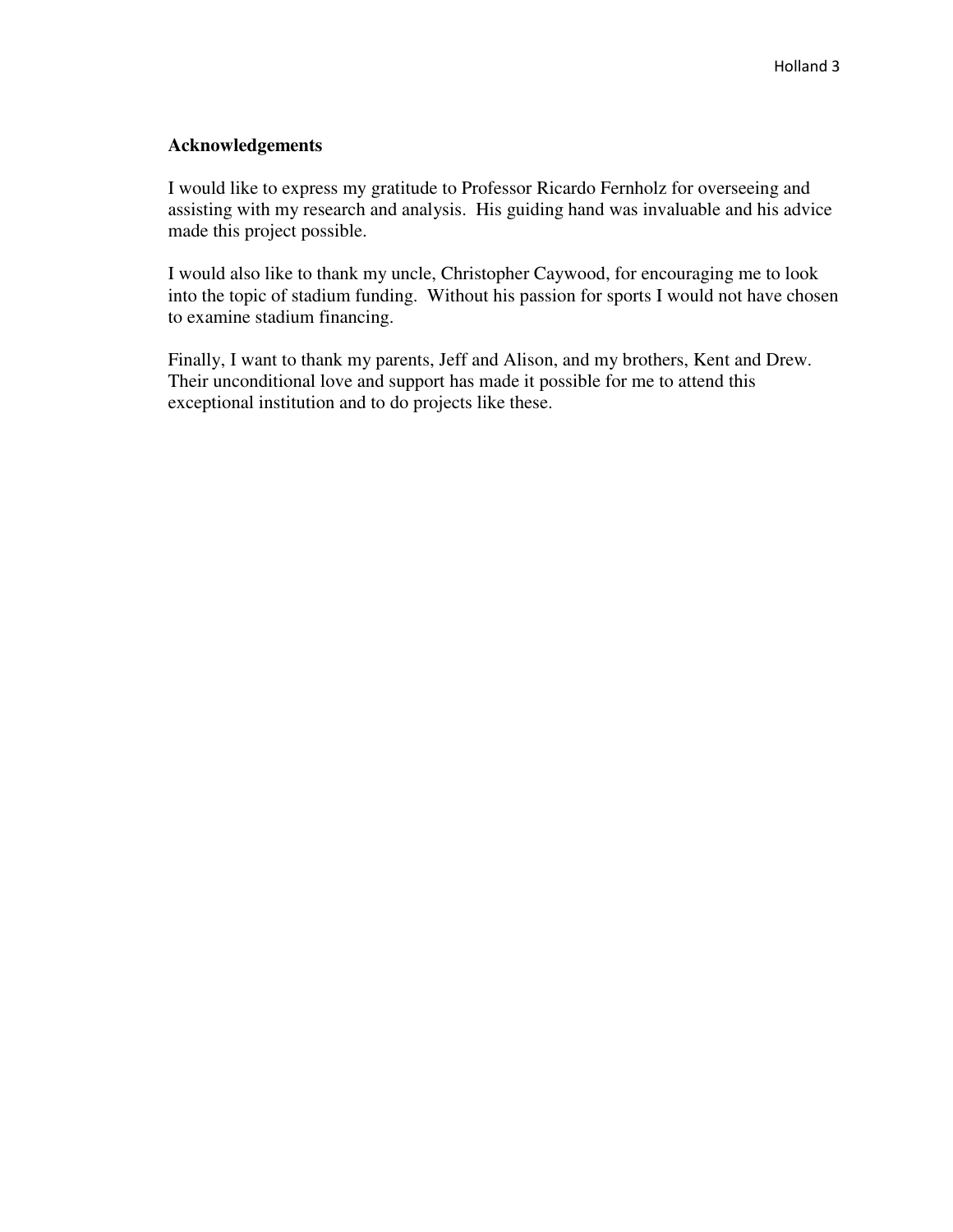# Table of Contents

| I.         |                                                |  |  |  |  |  |  |
|------------|------------------------------------------------|--|--|--|--|--|--|
| II.        |                                                |  |  |  |  |  |  |
|            | A. Professional Sports Franchises and Stadiums |  |  |  |  |  |  |
| <i>B</i> . |                                                |  |  |  |  |  |  |
| Ш.         |                                                |  |  |  |  |  |  |
| IV.        |                                                |  |  |  |  |  |  |
| V.         |                                                |  |  |  |  |  |  |
|            |                                                |  |  |  |  |  |  |
|            |                                                |  |  |  |  |  |  |
|            |                                                |  |  |  |  |  |  |
|            |                                                |  |  |  |  |  |  |
|            |                                                |  |  |  |  |  |  |
| VI.        |                                                |  |  |  |  |  |  |
| VII.       |                                                |  |  |  |  |  |  |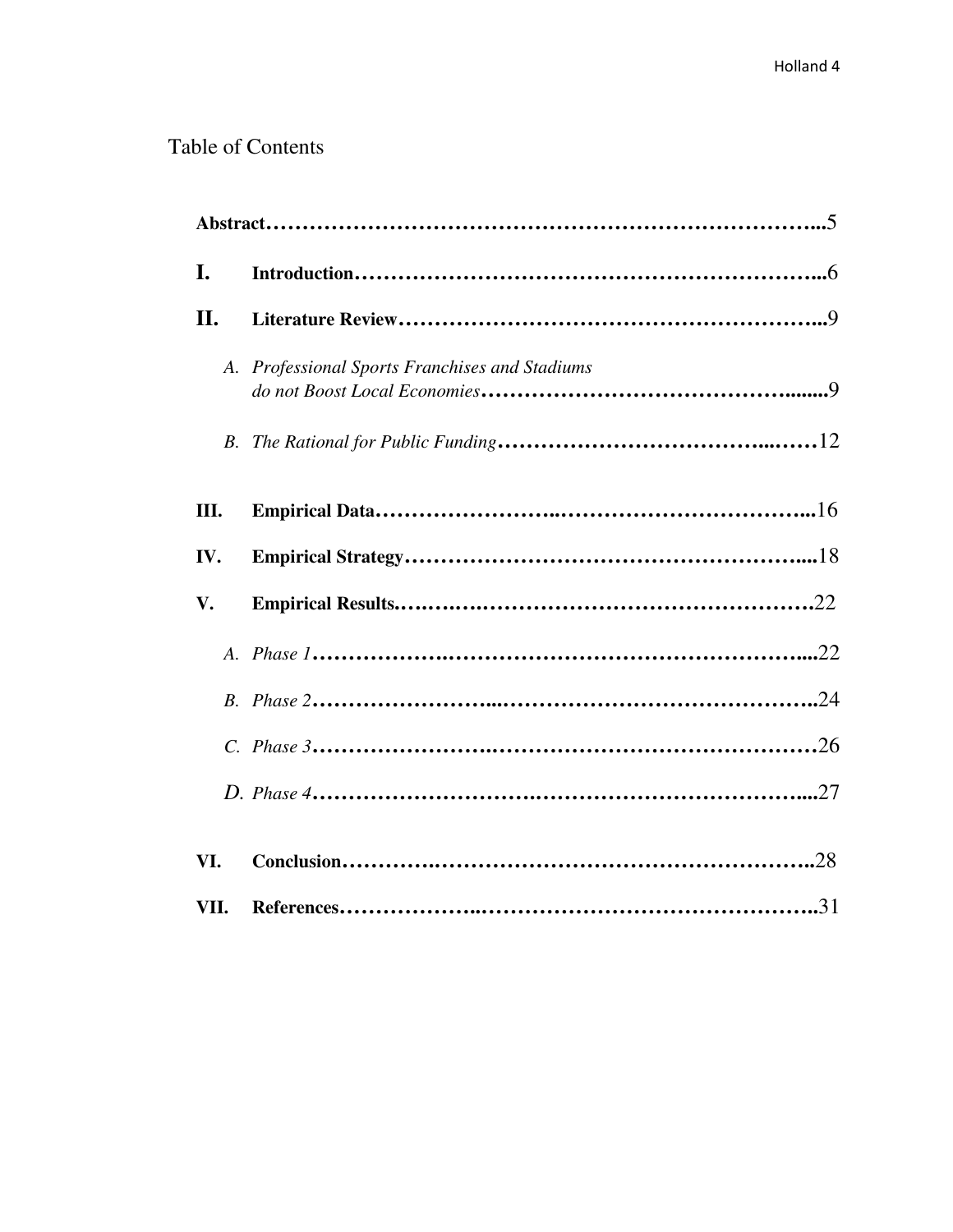# **Determinants of Public Funding for Professional Athletic Venues \_\_\_\_\_\_\_\_\_\_\_\_\_\_\_\_\_\_\_\_\_\_\_\_\_\_\_\_\_\_\_\_\_\_\_\_\_\_\_\_\_\_\_\_\_\_\_\_\_\_\_\_\_\_\_\_\_\_\_\_\_\_\_\_\_\_\_\_\_\_\_\_**

John Kelly Holland

28 April 2014

# **Abstract**

*This paper examines the financing of professional athletic venues and why certain franchises are able to obtain high percentages of overall stadium funding from the public. Existing literature shows the negligible effect of new athletic venues on the local economy and per capita income, and therefore the benefits from such a project are largely intangible. I use an ordinary least squares regression and show that the more successful a team is the less public funding they tend to receive. I also find that broad city statistics do not represent the specific areas that policy makers consider when making decisions about spending public money.*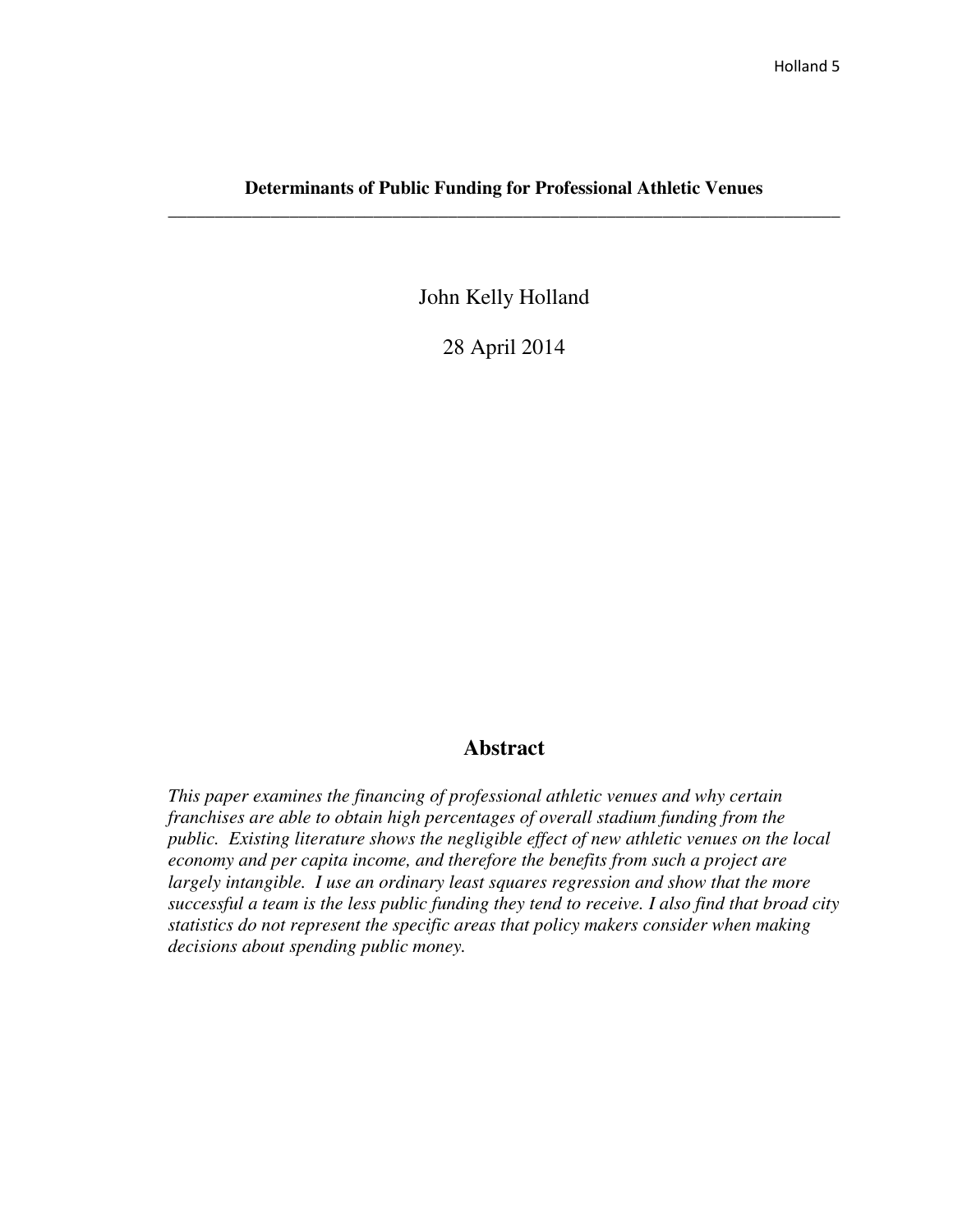# **I. Introduction**

<u>.</u>

 In the last twenty years there has been a large spike in stadium construction for professional sports franchises in the United States. Across the four major professional sports leagues (The National Football League, Major League Baseball, National Basketball Association, and National Hockey League) eighty-one of the one hundred and twelve total organizations have moved into a new stadium since 1994. Many of the other teams who continue to play in outdated stadiums have been developing plans and proposals to refurbish or build a new facility in the coming years. Certainly there is a trend towards newer and more aesthetically pleasing facilities, and teams who fail to deliver on this front are falling back and leaving potential fans behind.

One theme that remains at the forefront of stadium construction is technology. Technological advancement in recent years has enabled franchises to build faster, smarter, and more elaborately than ever before. Furthermore, cutting edge technology within the stadiums allows fans to enjoy themselves in more ways than people could when they went to a ballgame twenty years ago. Levi's Stadium, which is set to open before the start of the 2014-2015 NFL season, is set right in the Silicon Valley and will have WiFi capability, Internet Protocol Television, and mobile connectivity<sup>1</sup>. These amenities among others are what franchises want in order to get their fans excited and passionate about their team.

Additionally, it has become rare for two different franchises to share a facility. Of course, there are examples where this is still the case, yet in general there is a strong trend away from sharing and towards a unique venue that displays character, promotes passion,

<sup>&</sup>lt;sup>1</sup> "Levi's Stadium." *Levi's Stadium*. N.p., n.d. Web. 27 Apr. 2014. <http://levisstadium.com/>.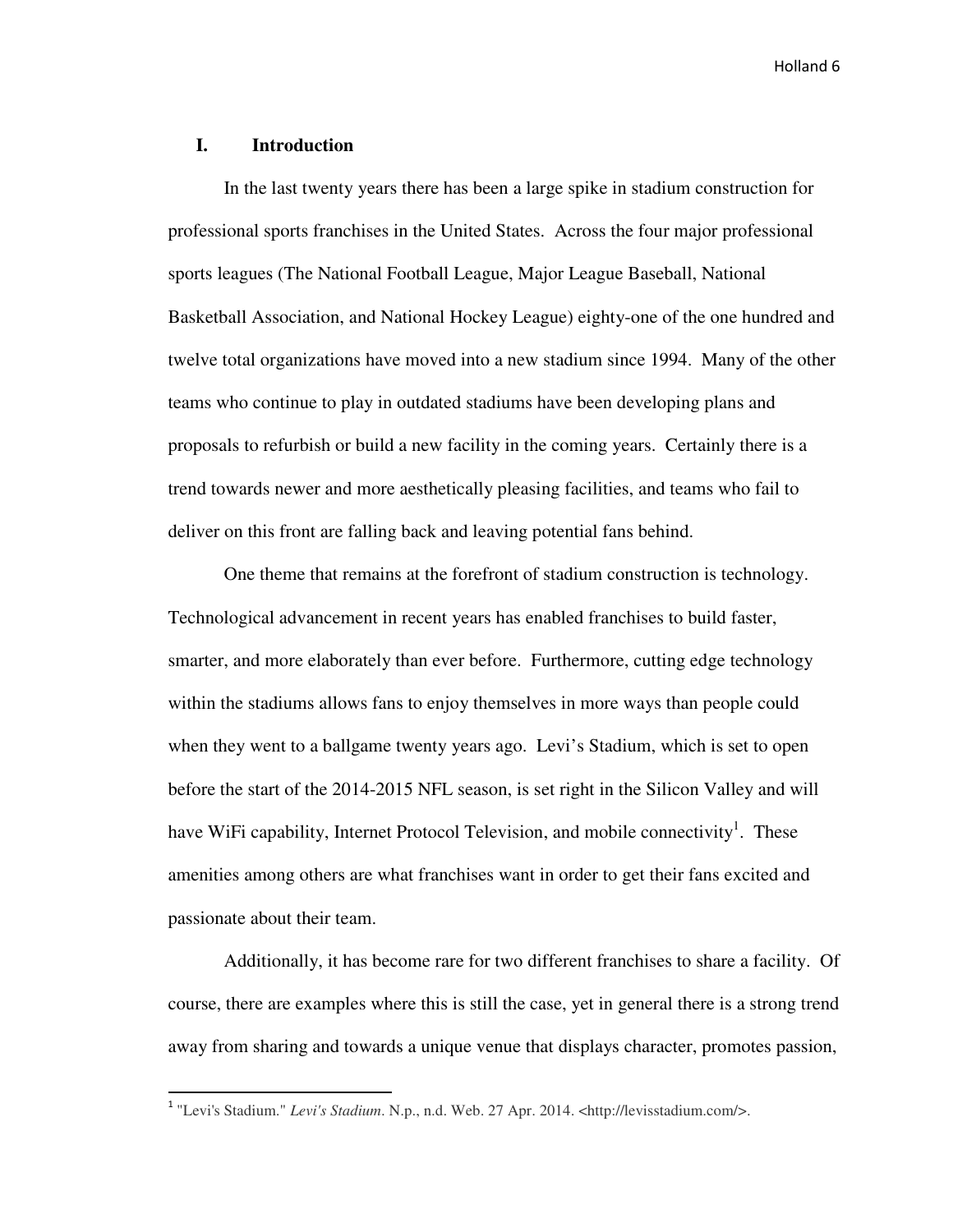and inspires confidence. There is no question that a world class facility will strengthen a fan base, but the fact of the matter remains: stadiums are expensive. With recent projects costing over \$1 billion, it can be very difficult for a franchise owner to secure the funding necessary to complete their ideal facility. Often, the owner and other financiers cannot obtain enough private funding to erect a facility of such magnitude, so they must turn to the government and in turn the public for financing help.

In a typical stadium funding situation, a private-public partnership is employed. Although there are certain stadiums that are financed one hundred percent publically (Turner Field in Atlanta) and others that are funded one hundred percent privately (MetLife Stadium in East Rutherford) the vast majority have a split: a certain percentage of both private and public funding. Public funds come in many different forms from both local and state governments. A few of the standard funding sources are laid out in Table 1.2

A lot of work has been done on the pecuniary benefits that new stadiums provide and the results have been overwhelmingly consistent – the erection of new stadiums does

| Table 1             |                      |                         |                                  |                             |                                |
|---------------------|----------------------|-------------------------|----------------------------------|-----------------------------|--------------------------------|
| City Sales<br>Tax   | Car Rental Tax       | Utility Tax             | Land<br>Contributions            | Sale of<br>Held<br>Property | Interest-Free<br>Loan          |
| County<br>Sales Tax | Food/Beverage<br>Tax | Lottery Funds           | <b>Public Parking</b><br>Revenue | Sales Tax<br>Rebate         | Capital Fund<br>Allocation     |
| Lodging<br>Tax      | Property Tax         | Ticket/Admission<br>Tax | Grants                           | Income<br>Tax Rebate        | Infrastructure<br>Improvements |
| Excise<br>Tax       | Income Tax           | Parking Tax             | General<br>Contribution          | Operating<br>Subsidy        | Utility/Transit<br>Allocation  |

not boost local economies or raise per capita income.

<sup>&</sup>lt;sup>2</sup> "NFL Stadium Funding Information." . Convention Sports and Leisure, n.d. Web. 27 Apr. 2014. <http://cbsminnesota.files.wordpress.com/2011/12/nfl-funding-summary-12-2-11.pdf>.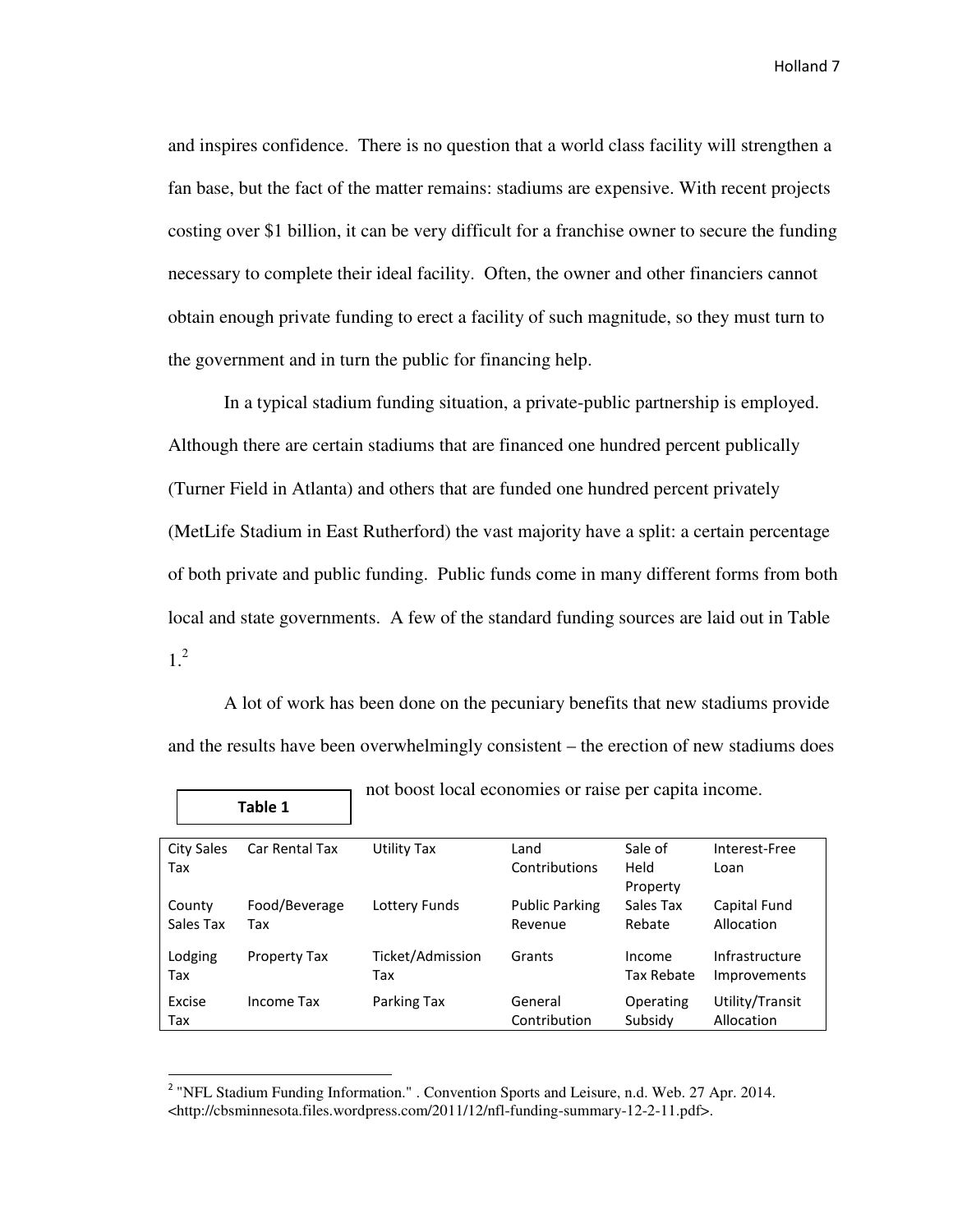However, there are benefits that are not necessarily captured in these results. Unfortunately, it is hard to quantify these benefits because there are no units of measurement that can be compared to monetary value. Since policy makers are constantly comparing projects, it can be very difficult for people to make the case that a city's money would be better spent on a stadium as opposed to education, for example. However, it remains true that out of the eighty-one stadiums that have been constructed for major sports teams in the last twenty years, nearly all of them have some percentage of public funding.

In this paper I review current literature on why cities choose to fund stadiums by examining the benefits that come about as a result. These benefits include pecuniary benefits and non-pecuniary public good benefits. An overwhelming amount of literature shows that the economic benefits of building new athletic venues are negligible, yet there exist benefits that are intangible in nature. Nonetheless, they are unquantifiable in large part and do not explain why cities choose to fund professional athletic venues. In order to gain deeper insight into why cities ultimately choose whether or not to provide financing for new venues, I have compiled a data set that includes historical and current team success metrics, team value, fan base rankings, city and county statistics, and new stadium characteristics.

In phase one of my study, I examine variation among success factors, team value, and fan base rankings in how they effect percentage of public funding. With this regression, we obtain some basic information as to how historical success and recent success affect the percentage of financing that government agencies are willing to provide. Additionally, this will help us understand how a supportive and active fan base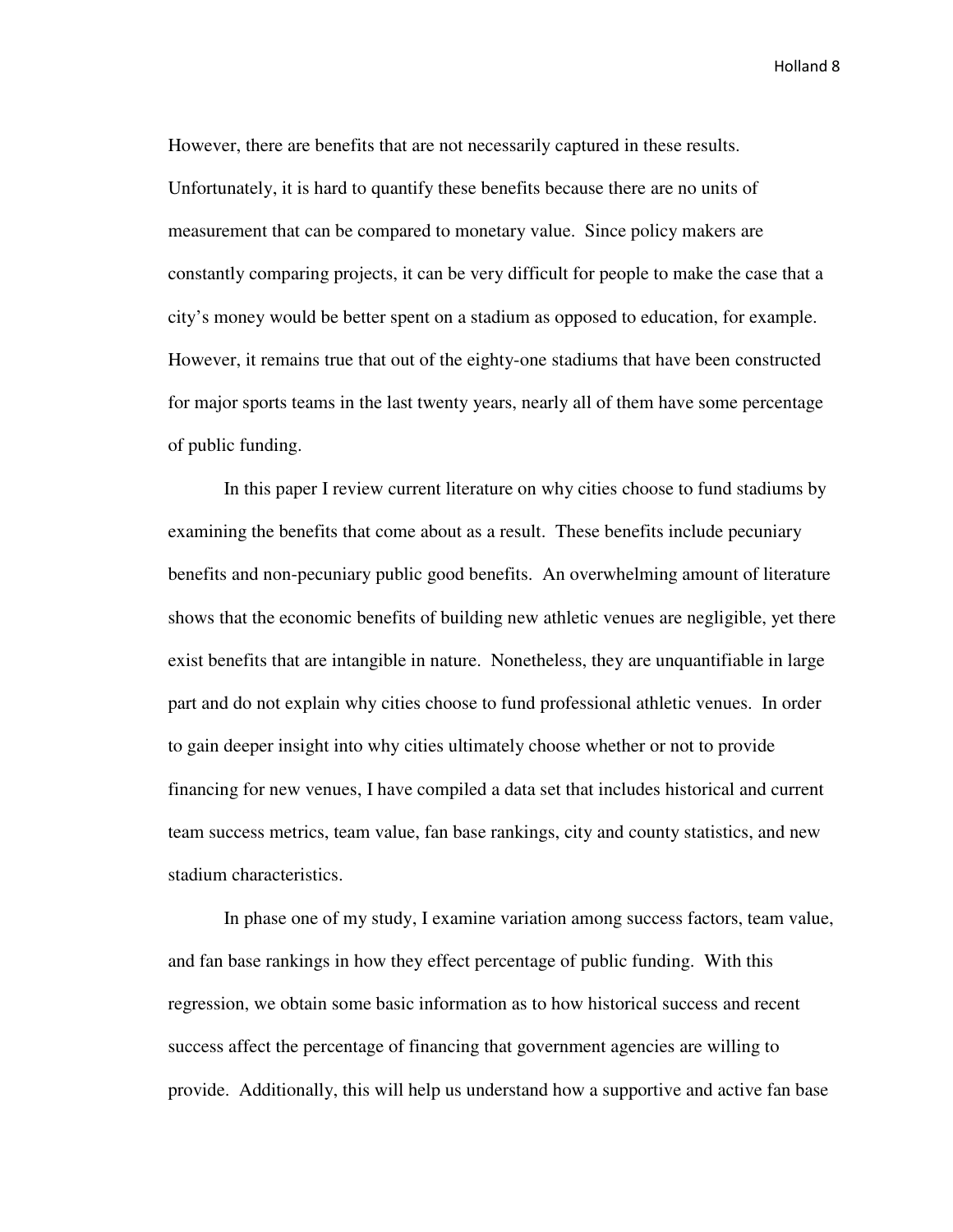plays a role in stadium funding. In phase two, I only include city and county statistics in the regression and omit all of the success metrics. These variables will provide a better picture of how city characteristics help determine the amount of public funding in a city given certain demographics. In phase 3 of my analysis I include success, team value, strength of fan base, and regional statistics together. This phase will enlighten us as to how the four sets of variables affect each other in the regression results. Finally, in phase four, I add a final set of statistics: stadium characteristics. Including this data in the model will ultimately clarify the extent to which the explanatory variables reveal trends in public funding for professional athletic venues.

#### **II. Literature Review**

Many studies have been done to analyze the effects of professional sports franchises on local economies. More specifically, there is a large amount of literature that discusses implementation of professional athletic stadiums in certain areas and how those areas change economically as a result. Primarily, economists have focused on tangible and intangible benefits that new stadiums provide to their communities. Unfortunately, these benefits are often hard to calculate and therefore it is difficult to say whether or not new stadiums warrant the amount of public funding that they receive.

#### *A. Professional Sports Franchises and Stadiums do not Boost Local Economies*

The argument that a new stadium will bring about economic improvement in a given area has been used for a long time in hopes to obtain public funding from government agencies. However, very little evidence exists that supports a new stadium's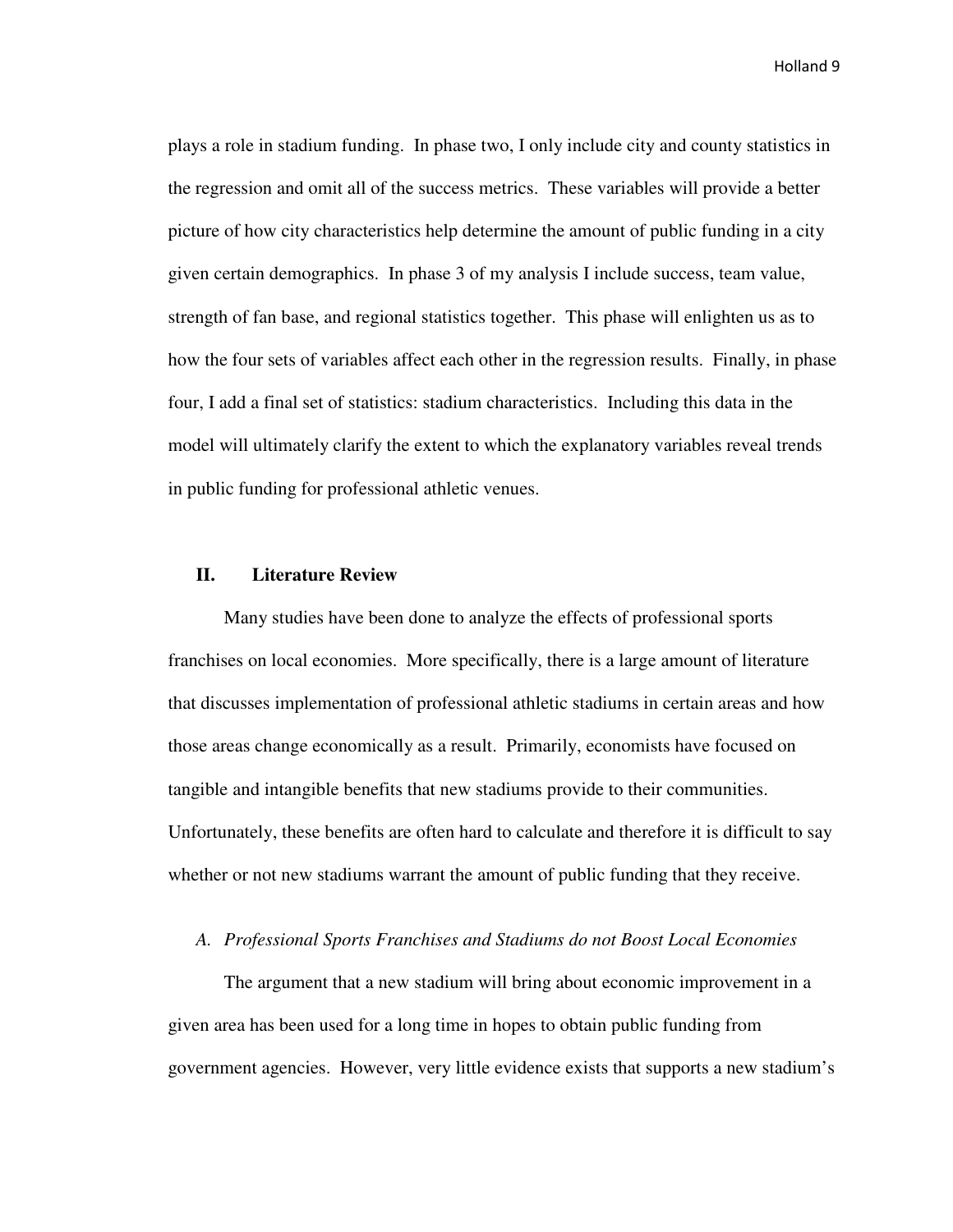correlation with economic growth. According to Dennis Coates (2007), the vast majority of literature points to the fact that professional sports and new stadium construction have negligible impact on income, taxable sales, employment, and even tax revenue from the franchise and facility itself.<sup>3</sup> Of course, certain areas have experienced positive effects when a team moves into a new stadium, but these are mostly products of redistribution as opposed to innate development according to Coates. Instead of economic improvement on a broad scale, certain areas will suffer while only small pockets improve.

As Baade and Sanderson (1997) point out, local economies can only grow when spending in that area increases. Though it would seem intuitive that constructing a professional athletic venue would increase spending in the immediate area, it turns out that such a project ultimately takes spending away from other areas.<sup>4</sup> Baade and Dye (1990) look into this theme further by analyzing the economic situation of nine different cities after they had built a professional football or baseball facility. What they found was that the types of jobs created through such projects had no effect or even reduced per capita income. Those jobs pay less than average wages and therefore do not actually increase overall income in the area. $5$ 

Research done by Coates and Humphreys (2003) further enhances Baade and Dye's argument and focuses primarily on the groups of people that public funding proponents think will benefit from stadium erection. It turns out that in certain industries, such as retail, amusement, and entertainment, wages may increase in the presence of a

 $\overline{\phantom{0}}$ 

<sup>&</sup>lt;sup>3</sup> Coates, Dennis. "Stadiums and Arenas: Economic Development or Economic Redistribution." *Contemporary Economic Policy* 25 (2007): 565-577. Print.

<sup>4</sup> Baade, Robert, and Allen Sanderson. "The Employment Effect of of Teams and Sports Facilities." *Sports, Jobs, and Taxes: The Economic Impacts of Sports Teams and Stadiums*(1997): n. pag. Print.

<sup>&</sup>lt;sup>5</sup> Baade, Robert, and Richard Dye. "The Impact of Professional Sports on Metropolitan Area Development." *Growth and Change* 21 (1990): 1-14. Print.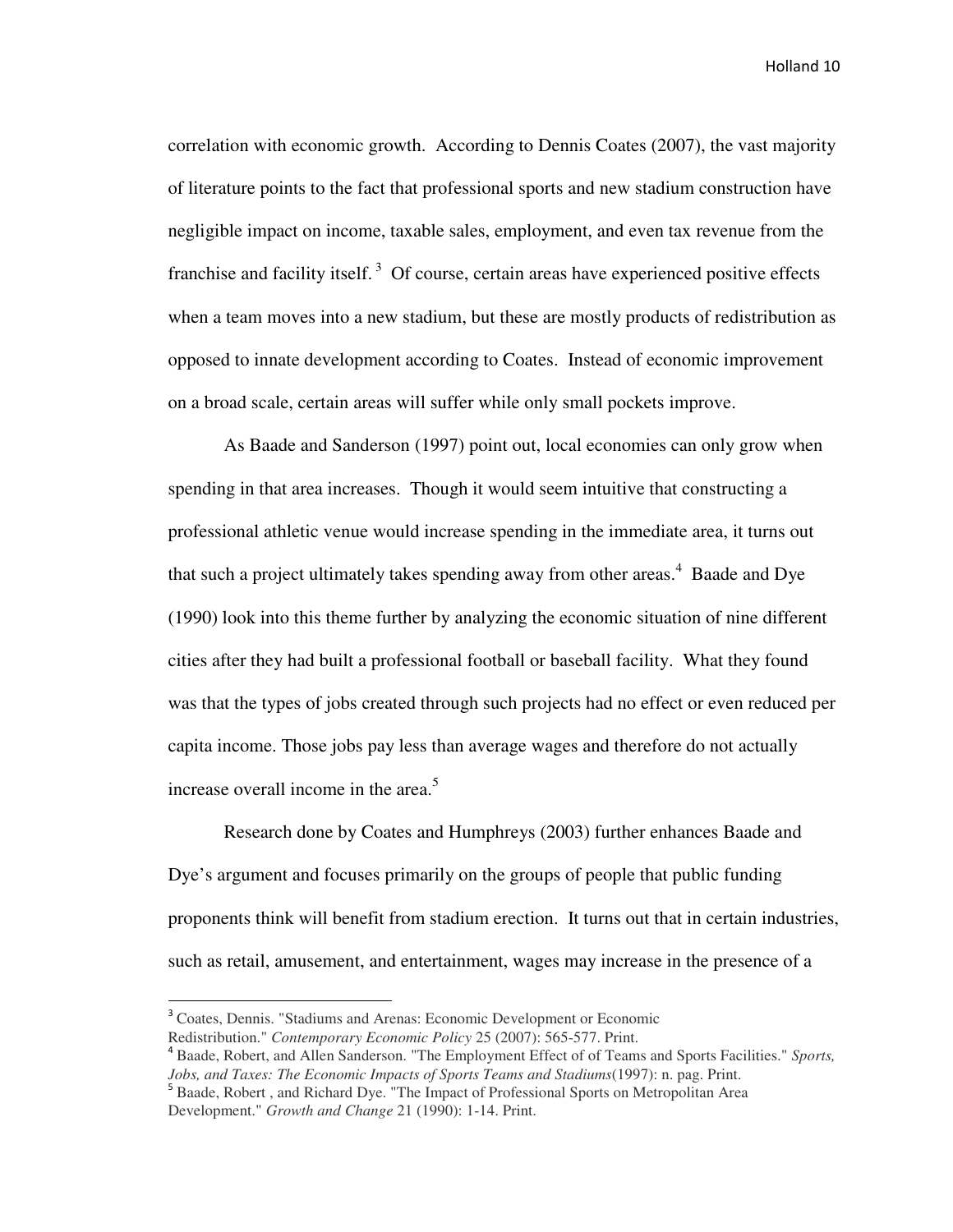new sports facility while in other industries wages tend to fall. Coates and Humphries' findings fall in line with most economists who believe that the substitution effect is at play in these situations and that within an entire geographic area the aggregate economic benefits are negligible: "city by city there is substantial evidence of a harmful effect from the sports environment on employment and earnings in those sectors of the economy that stadium advocates claim will be beneficiaries of sports-led development policies" (Coates and Humphries).  $6\overline{6}$ 

According to Hamilton and Kahn (1997), even stadiums that are thought of as successful examples from which other franchises should model their facilities rarely make the city or state any profit. One such venue is Baltimore's Camden Yards Ballpark. The Oriole's Camden Yards was opened in 1992 and is situated in downtown Baltimore. Hamilton and Kahn studied annual returns from the ballpark to the statewide economy and how much the economy suffers as a result. Each year, Camden Yards returns approximately \$3 million to the statewide economy of Maryland. However, even though they provide such an amount to the statewide economy, the state actually loses about \$9 million per year because of ballpark related expenses.<sup>7</sup> Although it remains true that all ballparks, not just the most lucrative, provide a channel for money to flow into the local economy, the fact remains that it is very hard for such a facility to provide positive net economic impact on the local area or state.

l

<sup>&</sup>lt;sup>6</sup> Coates, Dennis, and Brad Humphreys. "The Effect of Professional Sports on Earnings and Employment in the Services and Retail Sectors in U.S. Cities." *Regional Science and Urban Economics* 33 (2003): 175- 198. Print.

<sup>7</sup> Hamilton, Bruce, and Peter Kahn. "Baltimore's Camden Yards Ballpark." *Sports, Jobs, and Taxes: The Economic Impacts of Sports Teams and Stadiums* (1997): n. pag. Print.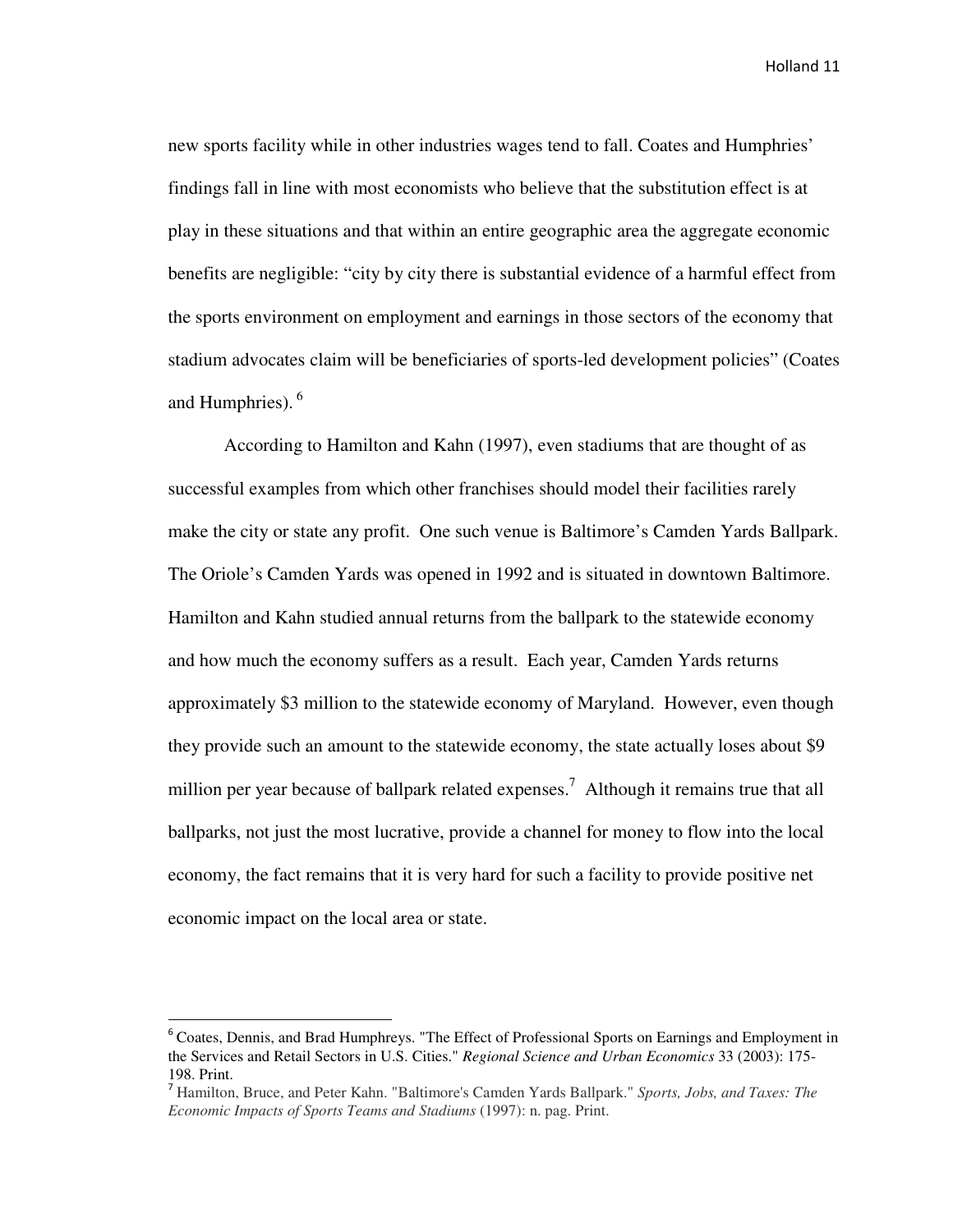In terms of public funding, Noll and Zimbalist (1997) found that there have been no cases in which the government or public funding agency has any sort of reasonable return on investment. In fact, it doesn't matter how the geographic region is measured – city, county, or even a larger region – the results seem to remain the same: pecuniary benefits are not realized by the city or citizens as a result of a new stadium.<sup>8</sup> Other economists have tried to see beyond this apparent trend by employing other models such as the trade multiplier, but with little success and validity. Employing models such as the trade multiplier is extremely difficult because they are based on assumptions and do not account for structural change within the local economy in the future. When the economic conditions shift in the longer run, these models cease to work and therefore are somewhat irrelevant when it comes to the effect of new stadiums on the economy.

#### *B. The Rational for Public Funding*

-

 It seems clear that tangible economic benefits are insignificant when it comes to new stadium construction. The argument from proponents of public funding that such construction will create jobs and increase per capita income will not hold forever. According to Eckstein and Delaney (2002), awareness of this fallacy among the residents will take off and will force people to think of other ways that a new stadium can benefit the local area.<sup>9</sup> Crompton (2004) agrees and suggests that "instead of investing funds in commissioning flawed economic impact studies, proponents of public subsidies for major league sports facilities would be better advised to commission studies that measure the

<sup>8</sup> Noll, Roger, and Andrew Zimbalist. "The Economic Impact of Sports Teams and Facilities." *Sports, jobs, and taxes: The economic impact of sports teams and stadiums* (1997): 55-91. Print.

<sup>&</sup>lt;sup>9</sup> Eckstein, Rick, and Kevin Delaney. "New Sports Stadiums, Community Self-Esteem, and Community Collective Conscience." *Journal of Sport and Social Issues* 26 (2002): 235-236. Print.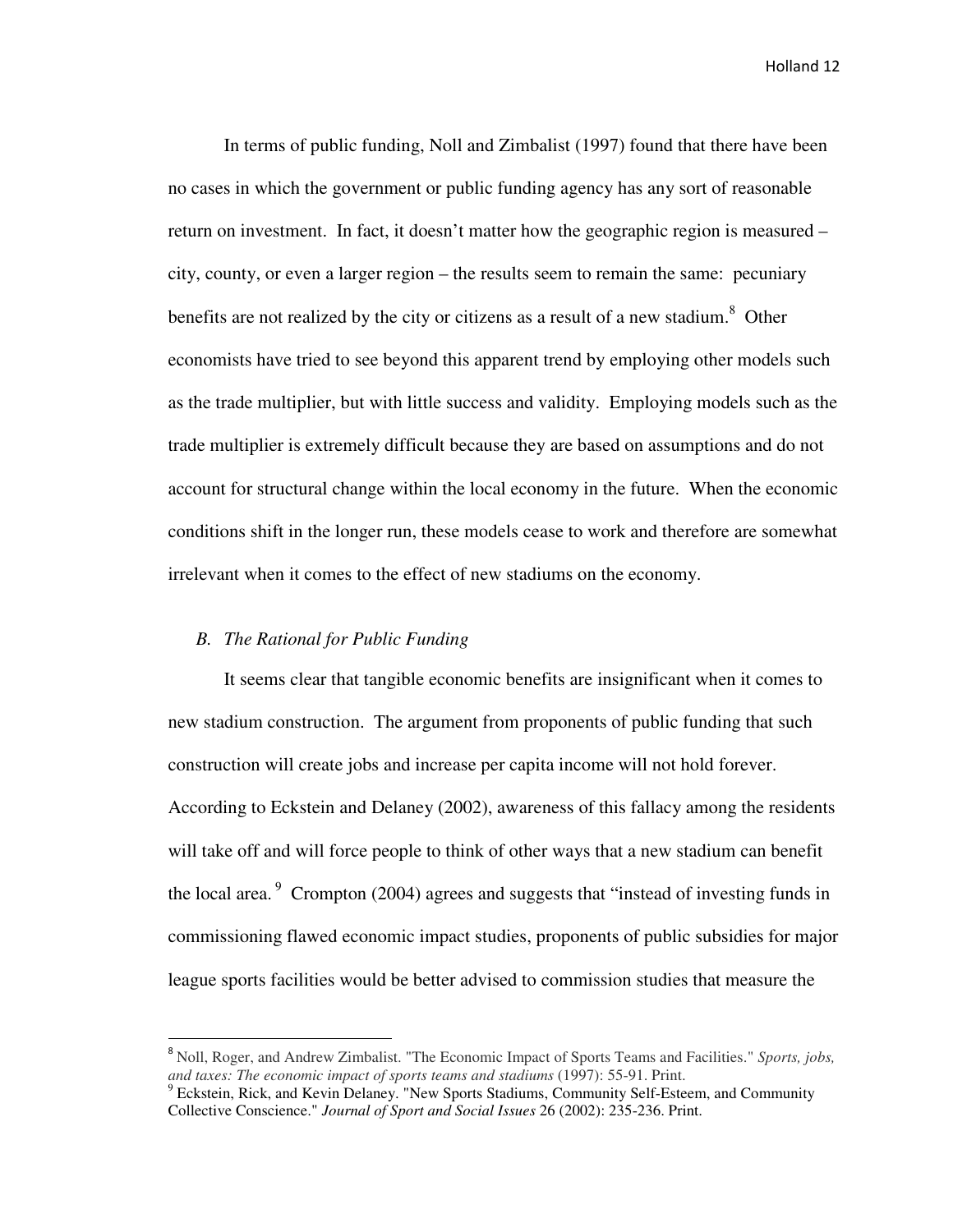psychic income which residents ascribe to a sports team or event."<sup>10</sup> Psychic income, which includes enhanced community pride, emotional involvement, and increased collective self-esteem, is an intangible and non-pecuniary benefit that cannot be measured simply and effectively with a dollar amount.

 Schwester (2007) believes that these non-pecuniary benefits exist in the form of public good externalities. In order to understand these public good externalities and see whether or not they justify public funds, we must ask ourselves two questions:

- 1. "To what extent do stadiums generate civic pride throughout their communities, enhance their city's reputation and national identity, and offer a patrimonial benefit?"
- 2. "Do the public good externalities of professional athletic venues justify the use of public resources to finance such projects?" $11$

To answer these questions, Schwester first thinks it is important to understand what public good externalities are products of constructing a new stadium. The second vital step when considering public funding is determining whether the positive public good externalities warrant public funding over other projects that may have pecuniary benefits. $12$ 

 Although he argues for the existence of a substitution effect with tangible economic benefits, Coates shows evidence that new stadiums bring about intangible positive public good externalities.<sup>13</sup> One of these benefits is consumer surplus. This implies that a consumer's willingness to pay (WTP) for tickets to a given sports game is higher than the market price for those goods. This can be noticed throughout America as

 $\overline{a}$ 

<sup>&</sup>lt;sup>10</sup> Crompton, John. "Beyond Economic Impact: An Alternative Rationale for the Public Subsidy of Major League Sports Facilitis." *Journal of Sports Management* 18 (2004): 40-58. Print.

<sup>&</sup>lt;sup>11</sup> Schwester, Richard. "An Examination of the Public Good Externalities of Professional Athletic Venues: Justifications for Public Financing?." *Public Budgeting and Finance* 27 (2007): 89-109. Print.  $12$  Ibid.

 $13$  Coates (2007)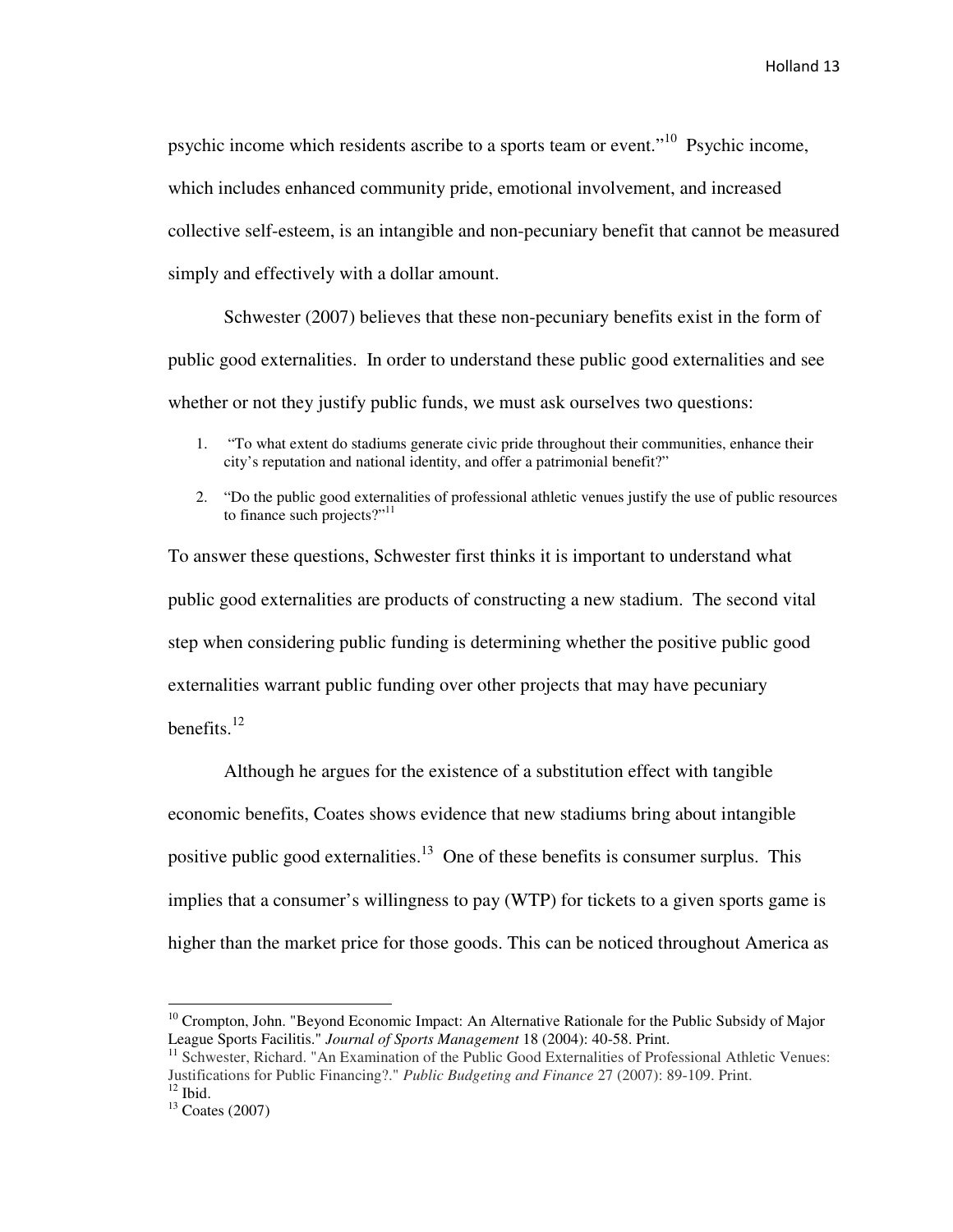professional athletic events often sell out. Certainly there are examples in which franchises struggle to get fans to games; however, a new stadium with state of the art amenities has the ability to encourage a larger fan base to support their team each game.

 Swindell and Rosentraub (1998) give further evidence that professional athletic teams and facilities provide public good benefits by taking into account civic pride and national identity.<sup>14</sup> To focus on these two characteristics, they surveyed Indianapolis residents to understand how important the Indianapolis Colts and the Indiana Pacers are to the city's national image. Their results showed that both franchises contributed greatly to their sense of civic pride and also gave them a large sense of identity on a national scale. Specifically, 75 percent of residents felt that the city's reputation would suffer if the Colts were to move cities and 81 percent felt the same way about the Pacers. As Charles Euchner (1999) points out, Indianapolis was once a quiet city with no national reputation; now it is "widely regarded as a sports hub."<sup>15</sup>

 Another public good benefit that athletic venues provide is 'existence value.' According to Willis and Garrod (1998), facilities such as Wrigley Field, Fenway Park, and Madison Square Garden can be landmarks and offer residents value even though they may not utilize them. This is known as 'nonuse' value and is especially common in those stadiums with historical value.<sup>16</sup> However, Ahlfeldt and Maennig (2010) affirm that such

 $\overline{\phantom{0}}$ 

<sup>&</sup>lt;sup>14</sup> Swindell, David, and Mark Rosentraub. "Who Benefits from the Presence of Professional Sports Teams? The implications for Funding of Stadiums and Arenas." *Public Administration Review* 57 (1998): 11-20. Print.

<sup>15</sup> Euchner, Charles. "Tourisms and Sports: The Serious Competition for Play." *The Tourist City* (1999): n. pag. Print.

<sup>&</sup>lt;sup>16</sup> Willis, K. G., and G. D. Garrod. "Estimating the Demand for Cultural Heritage. Artifacts of Historical and Architectural Interest." *Hume Papers on Public Policy* 6 (1998): 1-17. Print.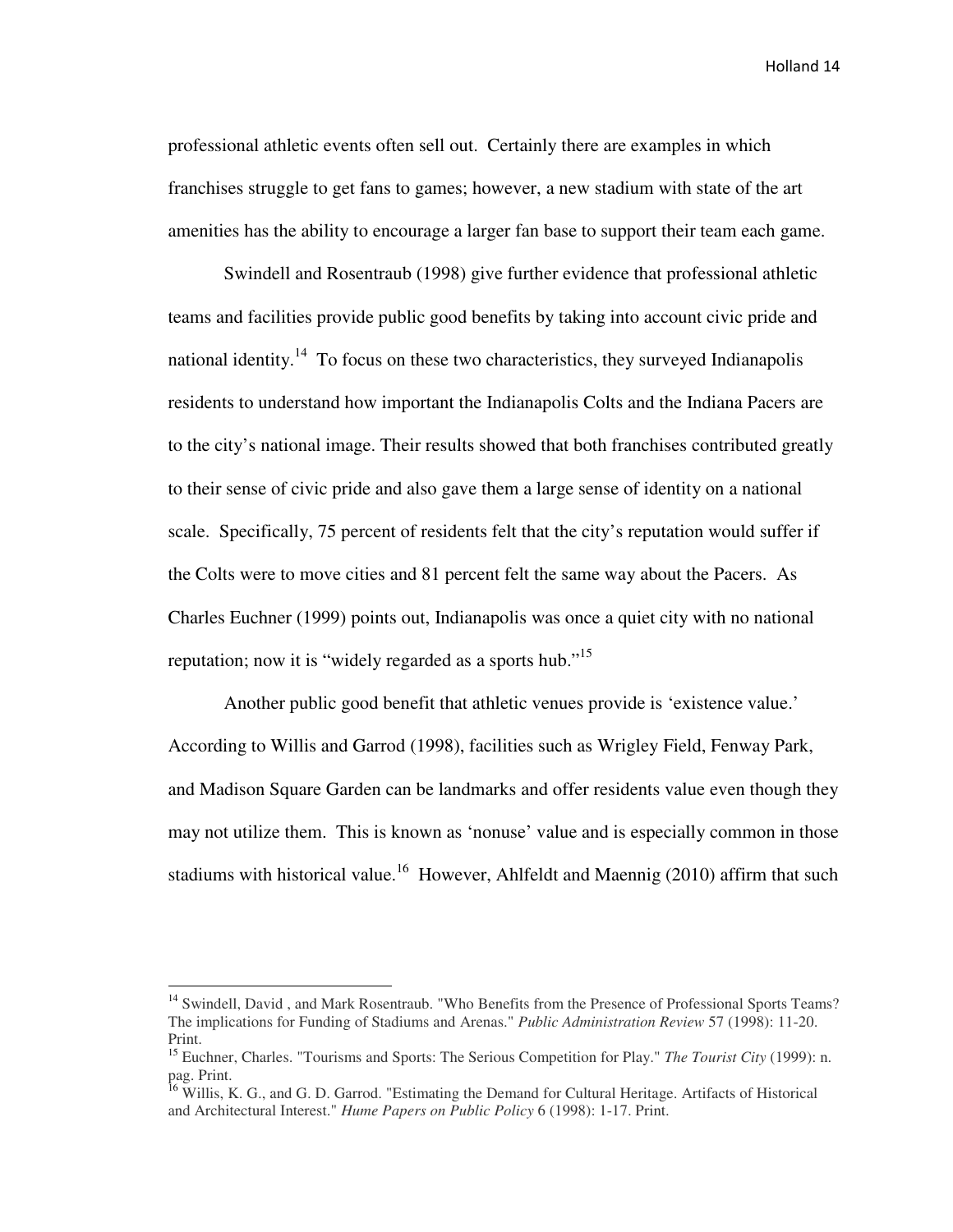nonuse value also applies to brand new stadiums.<sup>17</sup> With the added element of grandiose architecture and cutting edge technology, dazzling athletic facilities give the city a "major league" image. As a result, these new stadiums are offering benefits that have never before been considered such as increased tourist attraction. People are excited to live in a place with beautiful athletic facilities that underscore the pride and unity of the community.

 Unfortunately, these non-pecuniary benefits are very difficult to measure. Coulson and Carlino (2004) tried to set up a model whereby they compared homes in cities with NFL teams to similar homes in cities without such teams. They concluded that, in general, homes in NFL cities are more expensive than those in non-NFL cities.<sup>18</sup> However, there could be a number of reasons as to why homes in one area are more expensive than homes in another, so critics have greatly challenged the robustness of their results. Johnson, Groothuis and Whitehead (2001) also set up a method to measure intangible benefits and named it the Contingent Valuation Method  $(CVM)$ <sup>19</sup> Essentially, they asked people about their WTP for nonmarket goods and services that may be brought about by the implementation of a new stadium. In turn, they were able to quantify intangible benefits that are otherwise nearly impossible to measure. This method is also far from perfect; it is rare that people will accurately depict their WTP for nonmarket goods that they have never before considered. Furthermore, certain citywide benefits including civic pride are much more valuable than people understand on an

 $\overline{\phantom{0}}$ 

<sup>&</sup>lt;sup>17</sup> Ahlfeldt, Gabriel, and Wolfgang Maennig. "Stadium Architecture and Urban Development from the Perspective of Urban Economics." *International Journal of Urban and Regional Research* 34 (2010): 629- 46. Print.

<sup>&</sup>lt;sup>18</sup> Coulson, Edward, and Gerald Carlino. "Compensating Differentials and the Social Benefits of the NFL." *Journal of Urban Economics* 56 (2004): 25-50. Print.

<sup>&</sup>lt;sup>19</sup> Johnson, Bruce, Peter Groothuis, and John Whitehead. "The Value of Public Goods Generated by a Major League Sports Team: The CVM Approach." *Journal of Sports Economics* 2 (2001): 6-21. Print.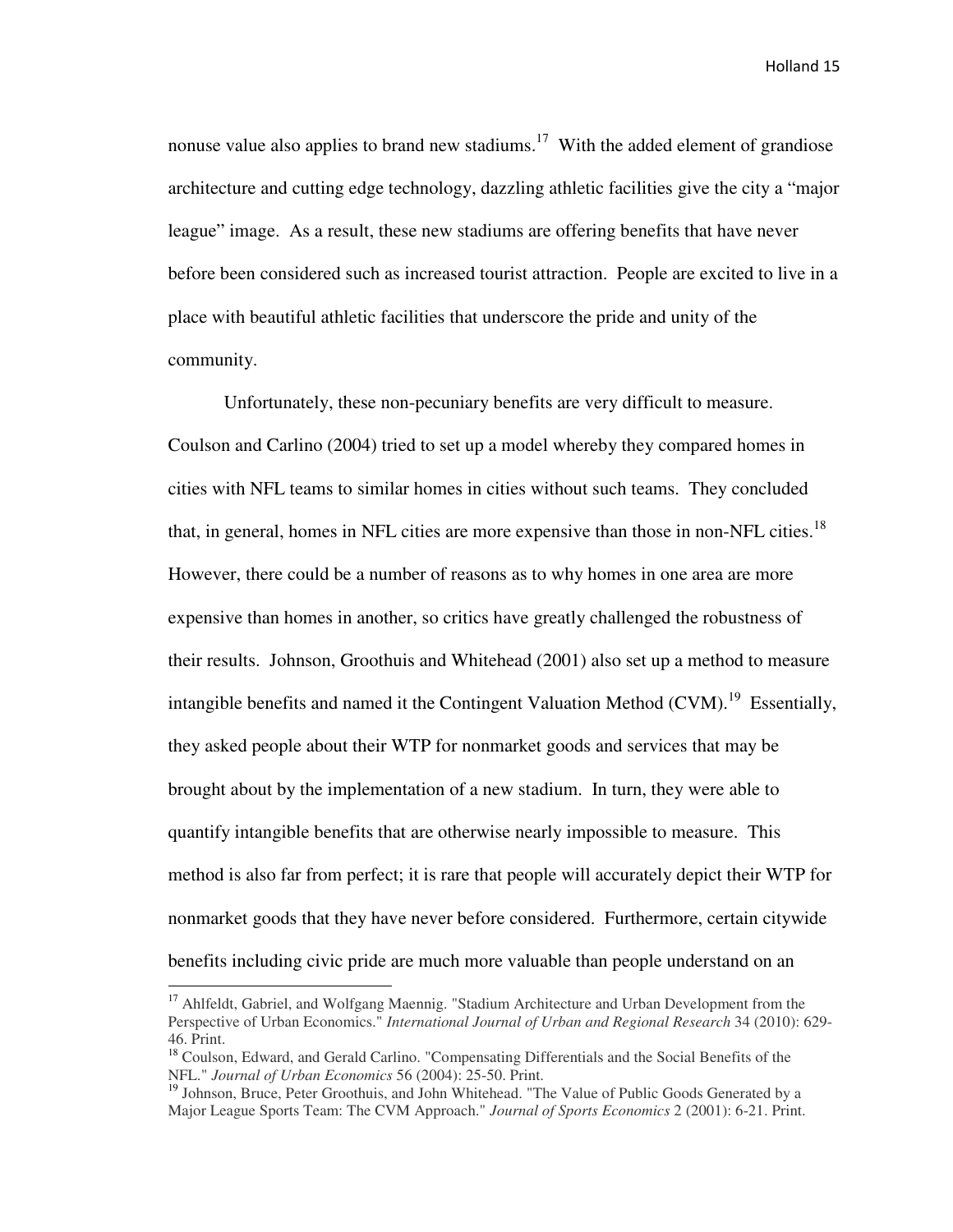individual level. Though it is undeniable that positive public good externalities exist as a result of stadium construction, measuring and comparing such value with that of other possible projects remains a large problem for local governments.

#### **III. Empirical Data**

 The data used in this study was compiled from multiple sources. Only franchises that have built new facilities or have had major renovations in the last 20 years are considered in this model. In total, there are sixty franchises from the National Football League, Major League Baseball, and National Basketball Association that fill this description and have available the data necessary to complete this study – twenty-three NFL teams, twenty MLB teams, and seventeen NBA teams.

The data compiled for this study includes measurements of team success right before attaining their new stadium, historical success, team

#### **Table 2: Variable Descriptions**

| <b>Variable Name</b>        | <b>Explanation</b>                                                                                                                |
|-----------------------------|-----------------------------------------------------------------------------------------------------------------------------------|
| Years in league             | Number of years the franchise<br>has been in existence                                                                            |
| Winning percentage          | Regular season winning<br>percentage of the franchise                                                                             |
| Conference<br>championships | Total number of times the<br>franchise has won their<br>conference championship                                                   |
| League<br>championship      | Total number of times the<br>franchise has won the league<br>(Super Bowl for NFL, World<br>Series for MLB, NBA Finals<br>for NBA) |
| Winning pct last 3<br>yrs   | The winning percentage of the<br>franchise in the three seasons<br>preceding the new stadium                                      |
| Fan base rank               | Strength of fan base relative to<br>other teams in the same league                                                                |
| Population                  | City population of the city<br>where the stadium resides<br>(presented in $100,000$ 's)                                           |
| Median income               | The median income in the city<br>where the stadium resides                                                                        |
| Mean income                 | The mean income in the city<br>where the stadium resides                                                                          |
| Median property tax         | Median property tax paid in the<br>county where the stadium<br>resides                                                            |
| Years since built           | The number of years that have<br>passed since the stadium<br>opened                                                               |
| Total project cost          | The cost to erect the new<br>stadium (presented in<br>\$1,000,000's                                                               |
| <b>Team Value</b>           | The franchise's valuation<br>provided from Forbes                                                                                 |
| %public                     | The percentage of the overall<br>cost to build the new stadium<br>that the public provided                                        |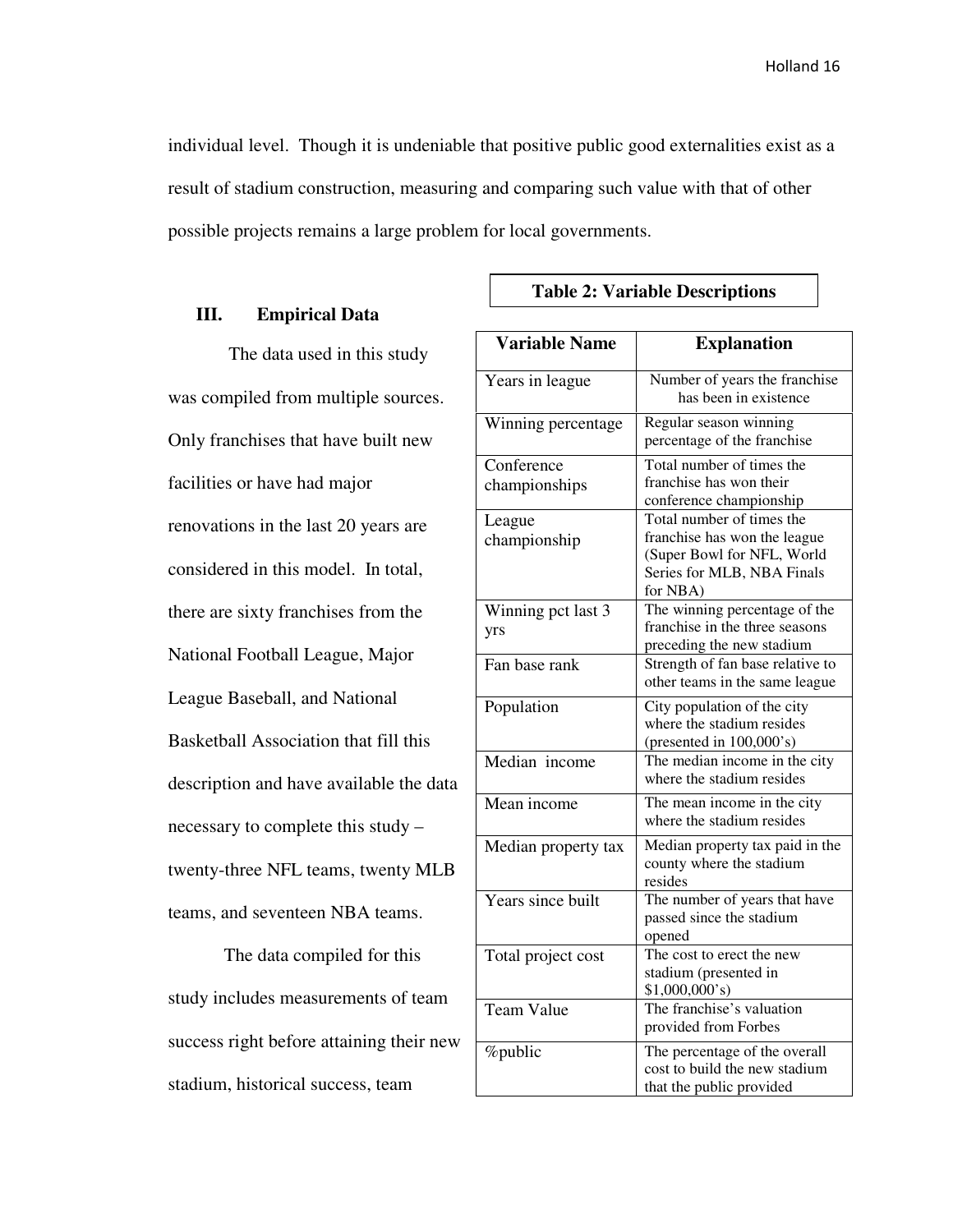**Table 3: Summary Statistics** 

value, strength of fan base, and certain city characteristics. Table 2 provides a more detailed explanation of each variable used in the regression analysis. Additionally, summary statistics for each of the three professional sports leagues are laid out in Table 3.

| <b>National Football League (NFL)</b>        |                       |                    |                      |                        |                          |                              |                     |            |                       |                        |                             |                              |                               |                     |
|----------------------------------------------|-----------------------|--------------------|----------------------|------------------------|--------------------------|------------------------------|---------------------|------------|-----------------------|------------------------|-----------------------------|------------------------------|-------------------------------|---------------------|
|                                              | (1)<br>$\%$<br>Pub    | (2)<br>Win<br>$\%$ | (3)<br>Conf.<br>chmp | (4)<br>Lg.<br>chm<br>p | (5)<br>Fan<br>base<br>rk | (6)<br>Win<br>$\%$ ,<br>3yrs | (7)<br>Yrs<br>in lg | (8)<br>Pop | (9)<br>Med.<br>income | (10)<br>Mean<br>income | (11)<br>Med.<br>prop<br>tax | (12)<br>Tot.<br>proj<br>cost | (13)<br>Yrs<br>since<br>built | (14)<br>Team<br>Val |
| Mea                                          | 0.56                  | 0.49               | 3.22                 | 1.61                   | 15.13                    | 0.49                         | 57.22               | 6.56       | 49,598.04             | 66,666.91              | 2,828.39                    | 541                          | 10.34                         | 1,236.56            |
| n<br>St.                                     | 0.33                  | 0.05               | 2.69                 | 1.88                   | 9.27                     | 0.15                         | 25.42               | 6.75       | 17,215.02             | 18,829.26              | 2,096.25                    | 418                          | 5.24                          | 343.89              |
| Dev.<br>Min.                                 | $\boldsymbol{0}$      | 0.39               | $\boldsymbol{0}$     | $\boldsymbol{0}$       | $\mathbf{1}$             | 0.29                         | 11                  | 0.08       | 26,556                | 37,897                 | 1,042                       | 121                          | $\boldsymbol{0}$              | 840                 |
| Max.                                         | $\mathbf{1}$          | 0.58               | 9                    | 6                      | 30                       | 0.81                         | 93                  | 26.95      | 92,198                | 110,472                | 8,750                       | 1.600                        | 18                            | 2,300               |
| n.                                           | 23                    | 23                 | 23                   | 23                     | 23                       | 23                           | 23                  | 23         | 23                    | 23                     | 23                          | 23                           | 23                            | 23                  |
| <b>Major League Baseball (MLB)</b>           |                       |                    |                      |                        |                          |                              |                     |            |                       |                        |                             |                              |                               |                     |
| Mean                                         | 0.6<br>$\overline{0}$ | 0.49               | 8.2                  | 3.7                    | 14.15                    | 0.51                         | 80.75               | 11.79      | 46,540.05             | 65.954.4               | 2,613                       | 411                          | 10.8                          | 772.85              |
| St.<br>Dev.                                  | 0.2<br>7              | 0.03               | 10.26                | 6.18                   | 7.29                     | 0.06                         | 45.79               | 17.49      | 13,604.3              | 20,094.13              | 1,121.05                    | 251                          | 5.44                          | 430.20              |
| Min.                                         | $\mathbf{0}$          | 0.46               | $\boldsymbol{0}$     | $\boldsymbol{0}$       | 3                        | 0.43                         | 15                  | 29.69      | 26,556                | 37,879                 | 1,042                       | 175                          | $\mathbf{1}$                  | 500                 |
| Max.                                         | $\mathbf{1}$          | 0.57               | 40                   | 27                     | 29                       | 0.61                         | 137                 | 81.75      | 73,802                | 107,520                | 6,063                       | 1,300                        | 19                            | 2,500               |
| n.                                           | 20                    | 20                 | 20                   | 20                     | $20\,$                   | 20                           | 20                  | 20         | 20                    | 20                     | 20                          | 20                           | 23                            | 23                  |
| <b>National Basketball Association (NBA)</b> |                       |                    |                      |                        |                          |                              |                     |            |                       |                        |                             |                              |                               |                     |
| Mean                                         | 0.54                  | 0.50               | 3.82                 | 3.29                   | 15.06                    | 0.49                         | 45.52               | 12.95      | 45,386.35             | 68,843.88              | 2,273.71                    | 237                          | 13.94                         | 658.76              |
| St.<br>Dev.                                  | 0.42                  | 0.07               | 4.48                 | 5.24                   | 9.07                     | 0.16                         | 16.28               | 11.37      | 9,076.83              | 14,374.96              | 685.04                      | 93.2                         | 3.49                          | 245.92              |
| Min.                                         | $\mathbf{0}$          | 0.36               | $\boldsymbol{0}$     | $\boldsymbol{0}$       | $\overline{c}$           | 0.22                         | 10                  | 39.68      | 26,556                | 37,897                 | 955                         | 89                           | 8                             | 410                 |
| Max.                                         | $\mathbf{1}$          | 0.61               | 18                   | 17                     | 29                       | 0.73                         | 68                  | 37.93      | 64,267                | 99,511                 | 3,349                       | 420                          | 19                            | 1,350               |
| n.                                           | 23                    | 17                 | 17                   | 17                     | 17                       | 17                           | 17                  | 17         | 17                    | 17                     | 17                          | 17                           | 17                            | 17                  |

Note: Tot. proj cost is the total cost of the new facility and is in \$1,000,000's. Team Val is team value in \$1,000,000's. Pop is population in 100,000's. All data is for NBA teams with new stadiums within the last twenty years. % Pub is the percentage of total cost of the stadium paid by the public. Win % is the franchise overall regular season winning percentage. Conf. chmp is the overall number of conference championships won by the franchise. Lg. chmp is the overall number of league championships won by the franchise. Fan base rk is the relative rank of the franchise fan base. Win %, 3 years is the teams winning percentage in the three years preceding their new stadium. Yrs in lg is the total number of years the team has been in existence. Med. Income is median income in city with the stadium. Mean income is the mean income in the given city. Med prop tax is the median property tax, per capita, in each city. Yrs since built is the number of years that have passed since the stadium opened.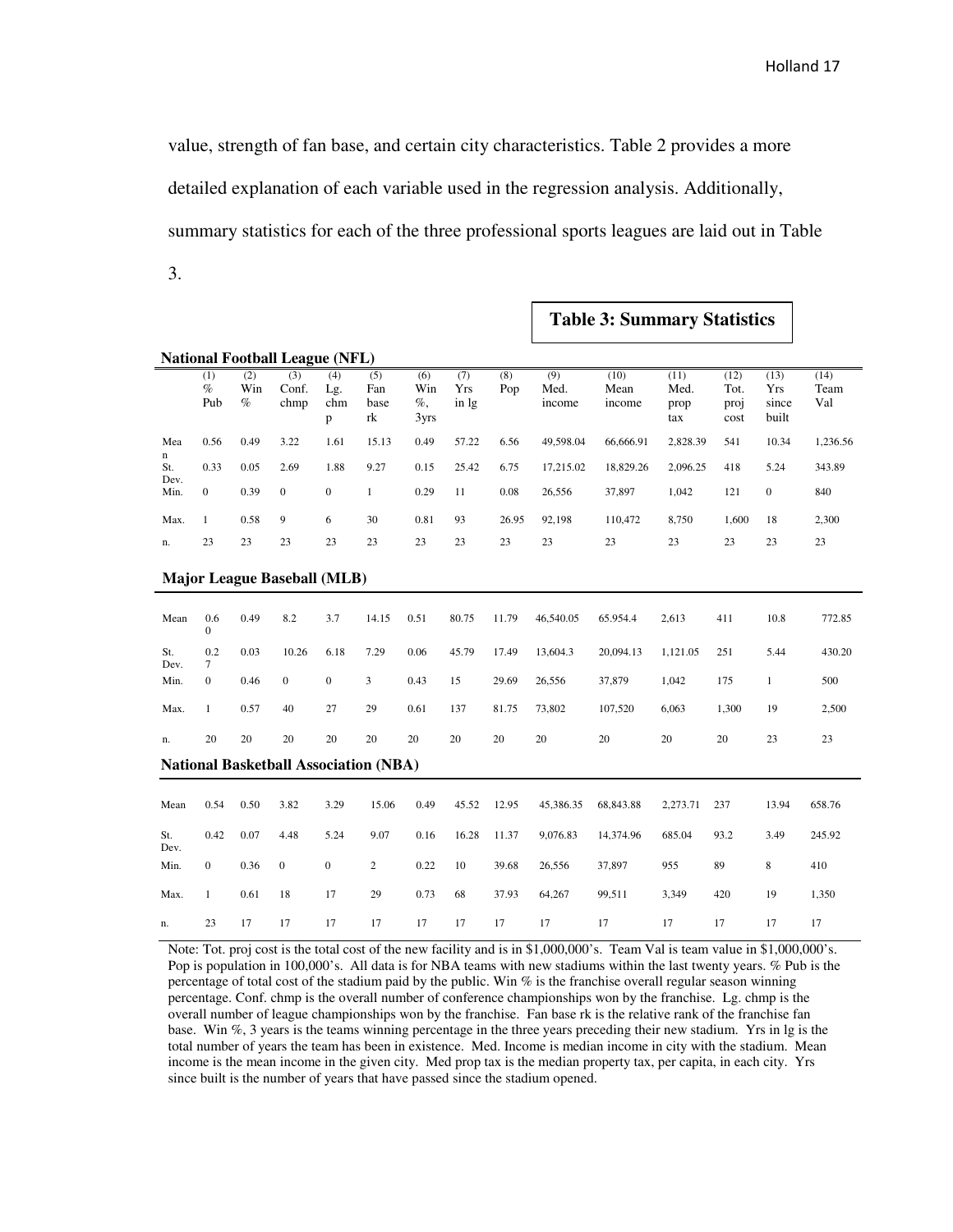# **IV. Empirical Strategy**

<u>.</u>

The empirical model used for this study is an ordinary least squares (OLS) linear regression. This is based on an equation that examines the relationship between the percentage of each stadium's cost that was publicly funded and certain explanatory variables:

$$
y_i \ = \ \alpha \ + \ \beta x_i \ + \ \epsilon_i
$$

In this model, the dependent variable (yi) represents the percentage of the new athletic facility funding that was given by the public. The explanatory variables will differ based on the four phases of the regression analysis.

In phase one I solely include team value, team success statistics, and strength of fan base as explanatory variables in the regression with public funding. Data on the teams' valuations was acquired from Forbes.<sup>20</sup> The team success metrics that are included in the data are overall franchise regular season wins/losses, franchise winning percentage, conference championships, league championships and years in existence. To avoid perfect multicolinearity, franchise wins/losses are omitted from the regression and only winning percentage is used. Each of the success metrics gives us a slightly different picture of how successful a team has been over the course of its existence. They will provide insight into how the historical success of a franchise affects the host city's willingness to expend resources on a new professional venue. Furthermore, the number of years that the franchise has been in existence is included to look at a team's longevity

<sup>20</sup> "NFL Team Values." *Forbes.com*. Forbes, 27 Apr. 2014. Web. 27 Apr. 2014; "MLB Team Values." *Forbes.com*. Forbes, 27 Apr. 2014. Web. 27 Apr. 2014; "NBA Team Values." *Forbes.com*. Forbes, 27 Apr. 2014. Web. 27 Apr. 2014.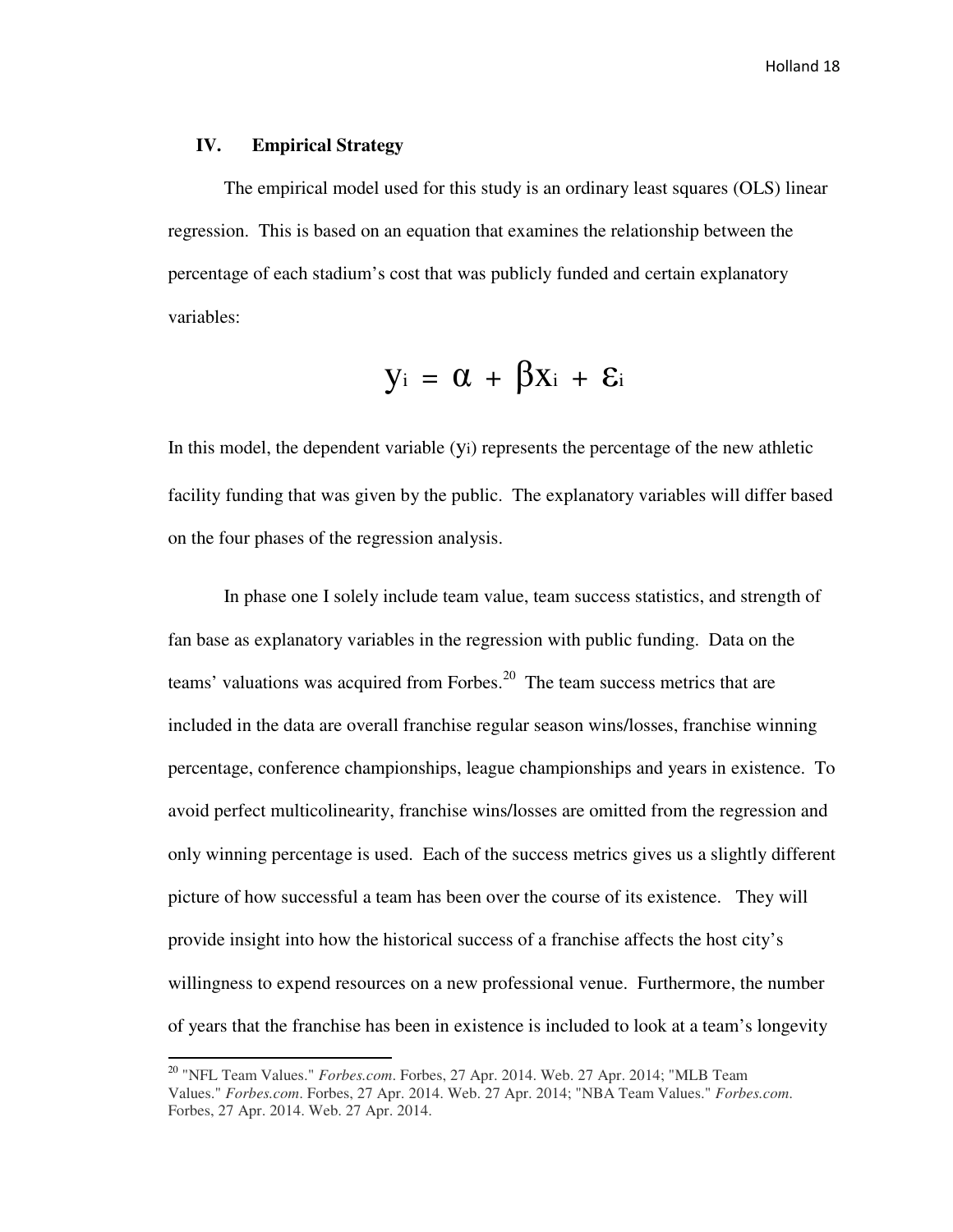and its impact on their success in obtaining public funding. Each of these success variables for the NFL, MLB, and NBA are taken from pro-football-reference.com.<sup>21</sup> baseball-reference.com,<sup>22</sup> and basketball-reference.com,<sup>23</sup> respectively. For each of these variables, the data is up to date through the end of the last completed season. For the NFL, data is complete through the 2013-14 season, while MLB and NBA data is complete through the 2012-13 seasons. In addition to these measures of historical success, the model also incorporates winning percentage of the team for the three years prior to the opening of the new facility. This data is compiled from the same sources as the other success metrics, yet may give a more accurate snapshot of the success climate when the decision to publicly finance was made by local government authorities.

The other variable that is included in phase one is fan base rank. This is a rank of the strength of each fan base within the professional sports leagues included in this study. The ranks are relative to each other and are provided annually by Emory Sports Marketing Analytics. The rankings are compiled using a revenue premium model of fan equity:

The key idea is that we look at team box office revenues relative to team on-field success, market population, stadium capacity, median income and other factors. The first step in our procedure involves the creation of a statistical model that predicts box office revenue as a function of the aforementioned variables. We then compare actual revenues to the revenues predicted by the model. Teams with relatively stronger fan support will have

<u>.</u>

<sup>21</sup> "Franchise Encyclopedias." *Pro Football Reference*. Sports Reference LLC, n.d. Web. 27 Apr. 2014.

<sup>22</sup> "Franchise Encyclopedias." *Baseball Reference*. Sports Reference LLC, n.d. Web. 27 Apr. 2014.

<sup>23</sup> "Franchise Encyclopedias." *Basketball Reference*. Sports Reference LLC, n.d. Web. 27 Apr. 2014.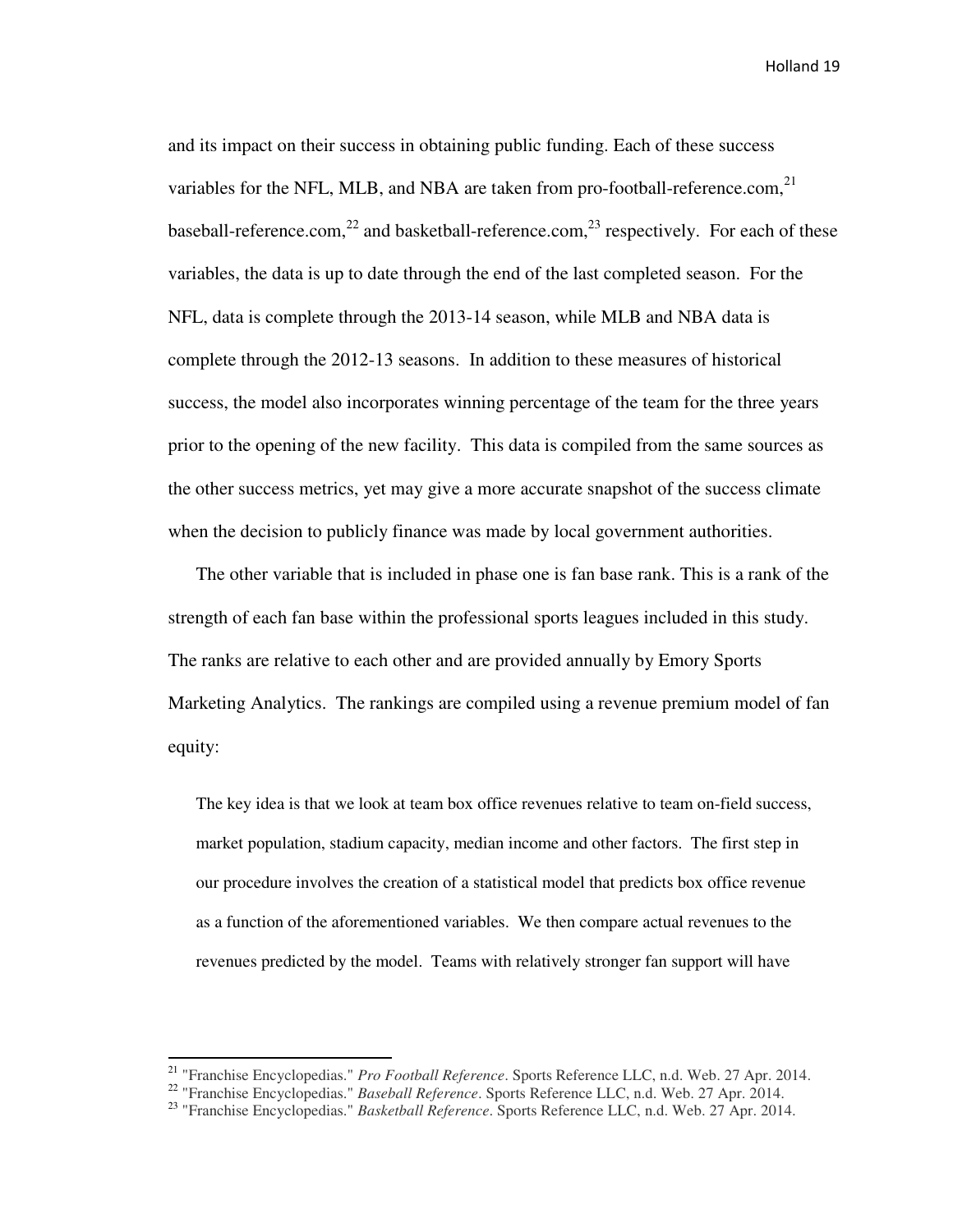revenues that exceed the predicted values, and teams that under perform have relatively less supportive fan bases. $^{24}$ 

Team and stadium statistics that were used by Emory Sports Marketing Analytics were taken from ESPN. Including this variable will help explain whether or not having supportive and loyal fans in the area plays a role in the local government's decision to fully finance, partially finance, or refuse to finance the professional facility.

 In the second phase of this study, I use city statistics such as population, median income, and mean income. Each of these is taken directly from the 2010 United States Census Bureau.<sup>25</sup> This data was specifically chosen in order to give a sense of the kinds of trends in stadium financing that stem directly from innate city characteristics. There is a large range of populations between host cities and also a large distribution of average incomes across cities in our sample. These are vital statistics to keep in mind since each host city is unique and demographics are rarely considered in this framework.

 In addition to these city statistics I also incorporate median property tax data for the counties where the stadiums reside. This data takes into account each property owner in the county and is provided by the Tax Foundation,  $^{26}$  a source that gets its numbers from the Census Bureau as well. Although this will not fully represent regional revenue and local budget constraints, it will give us a sense of the monetary inflow that the certain counties are working with.

 The third phase of this study will incorporate the explanatory variables from phase one and phase two. The success statistics that will be included in this section are

 $\overline{\phantom{0}}$ 

<sup>24</sup> Lewis, Mike, and Manish Tripathi. "Best Fans." *Emory Sports Marketing Analytics*. Emory University, n.d. Web. 27 Apr. 2014.

 $25$  "2010 US Census." . U.S. Census Bureau , n.d. Web. 27 Apr. 2014.

<sup>26</sup> Kasprak, Nicholas. "Property Tax Data by County." . Tax Foundation, n.d. Web. 27 Apr. 2014.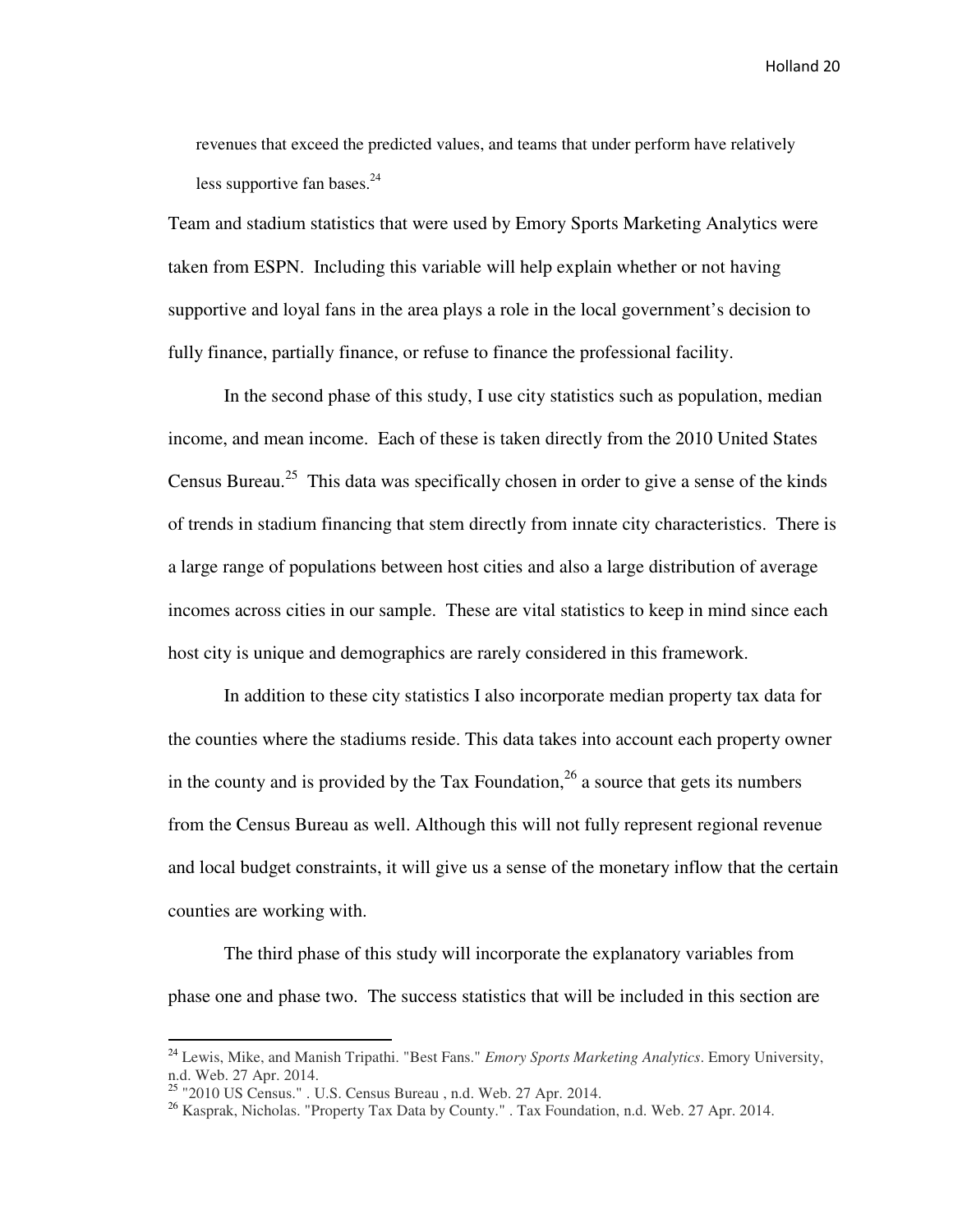historical winning percentage, recent winning percentage, total conference championships and total league championships. Additionally, team value, fan base rank, population, mean income, and median income are used. This phase of the study should provide a deeper understanding of how these variables effect public funding in the presence of other types of variables.

In the final phase of this study, I add information about the athletic facility to the data already included in phase 3 to see even deeper into how these factors affect public funding. The facility information includes the original cost of the stadium and the number of years since it originally opened. Also included in the original data were percentages of public and private funding, yet since percentage of public funding is the dependent variable in each phase, neither will be used as explanatory variables in the regression analysis. The funding information for each stadium, ballpark, and arena was taken from Stadiums of Pro Football,<sup>27</sup> Ballparks of Baseball,<sup>28</sup> and basketball.ballparks.com<sup>29</sup> respectively. As previously stated, stadiums built or renovated prior to 1994 were not taken into account in this study.

 $\overline{\phantom{0}}$ 

<sup>&</sup>lt;sup>27</sup> "Stadiums." . N.p., 27 Apr. 2014. Web. . <http://www.stadiumsofprofootball.com/>.

<sup>&</sup>lt;sup>28</sup> "Stadiums." . N.p., 27 Apr. 2014. Web. . <http://www.ballparksofbaseball.com/>.

<sup>29</sup> Munsey, Paul, and Cory Suppes. "Arenas." *Ballparks.com*. N.p., 27 Apr. 2014. Web. . <http://basketball.ballparks.com/>.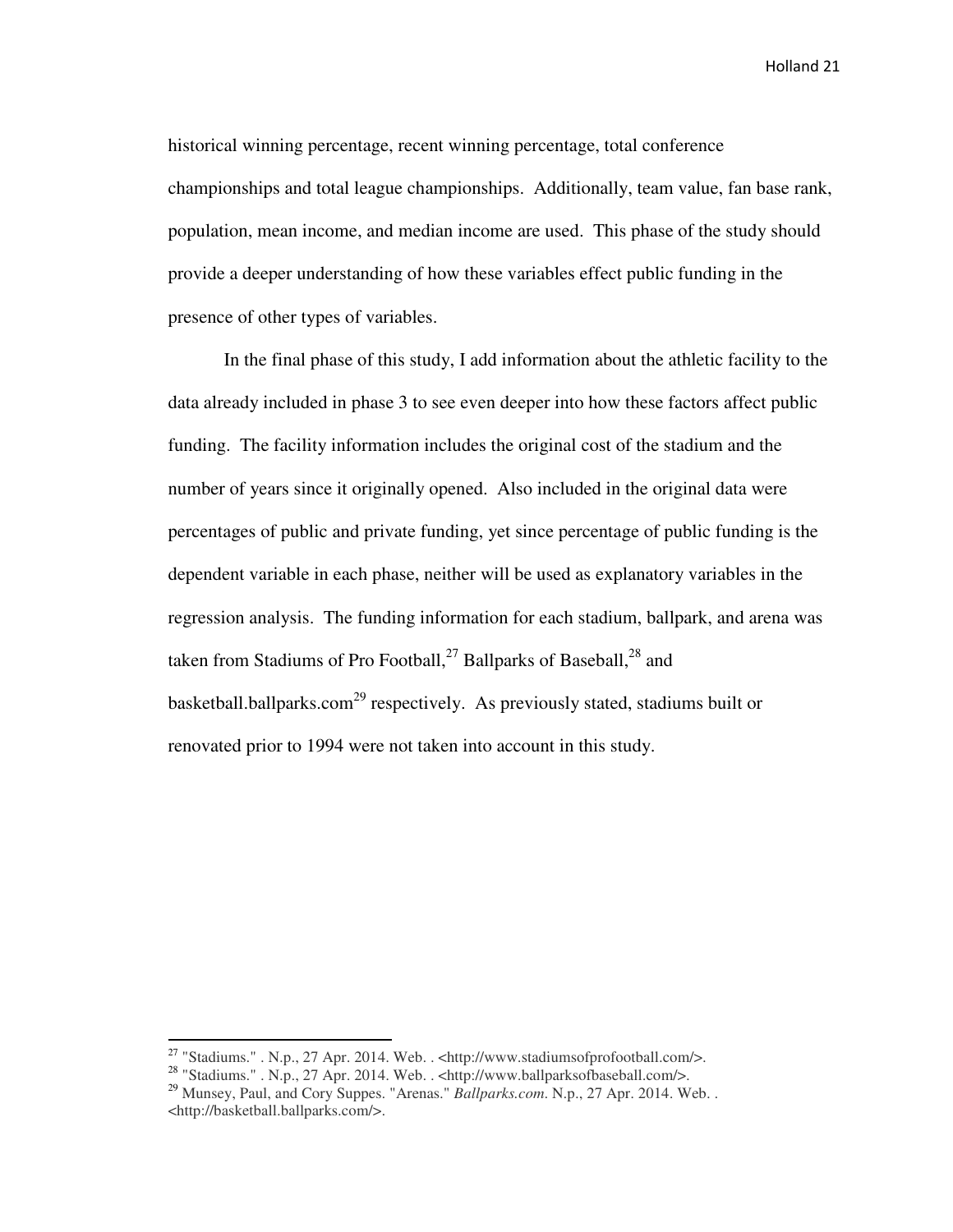# **V. Empirical Results**

The regression results for all four phases of the OLS regression can be found in Table 4. Table 4 also shows the heterskedasticity-robust standard errors.

#### *A. Phase 1*

In phase one, only success and team-specific statistics are included in the regression. Interestingly, regular season winning percentage, conference championships, and winning percentage in the three years prior to the opening of the new stadium do not correlate with public funding at any level of significance. Furthermore, the number of league championships that a franchise has won in its lifetime correlates negatively with the percentage of overall stadium cost that is funded by the public and is statistically significant at the five percent level. For every additional league championship that a franchise has won, public funding decreases by 0.032 of a percentage point. This may point to the fact that success is far from a primary factor that governments look at when determining whether or not to extend some of the cost to their constituents. Instead, it may be more likely for teams who have not experienced a high level of success to obtain public funding. A possible reason for this is the fact that local authorities may want their losing teams to win in order to increase civic pride. A new stadium could spur increased fan support, player confidence, and ultimately team success.

Another telling result from regression one is team value's negative correlation with percentage of public funding. This is sensible because as a team's value increases, they will have more resources at their disposal and can more easily privately fund the erection of a new stadium. Although this coefficient is insignificant at all relevant levels,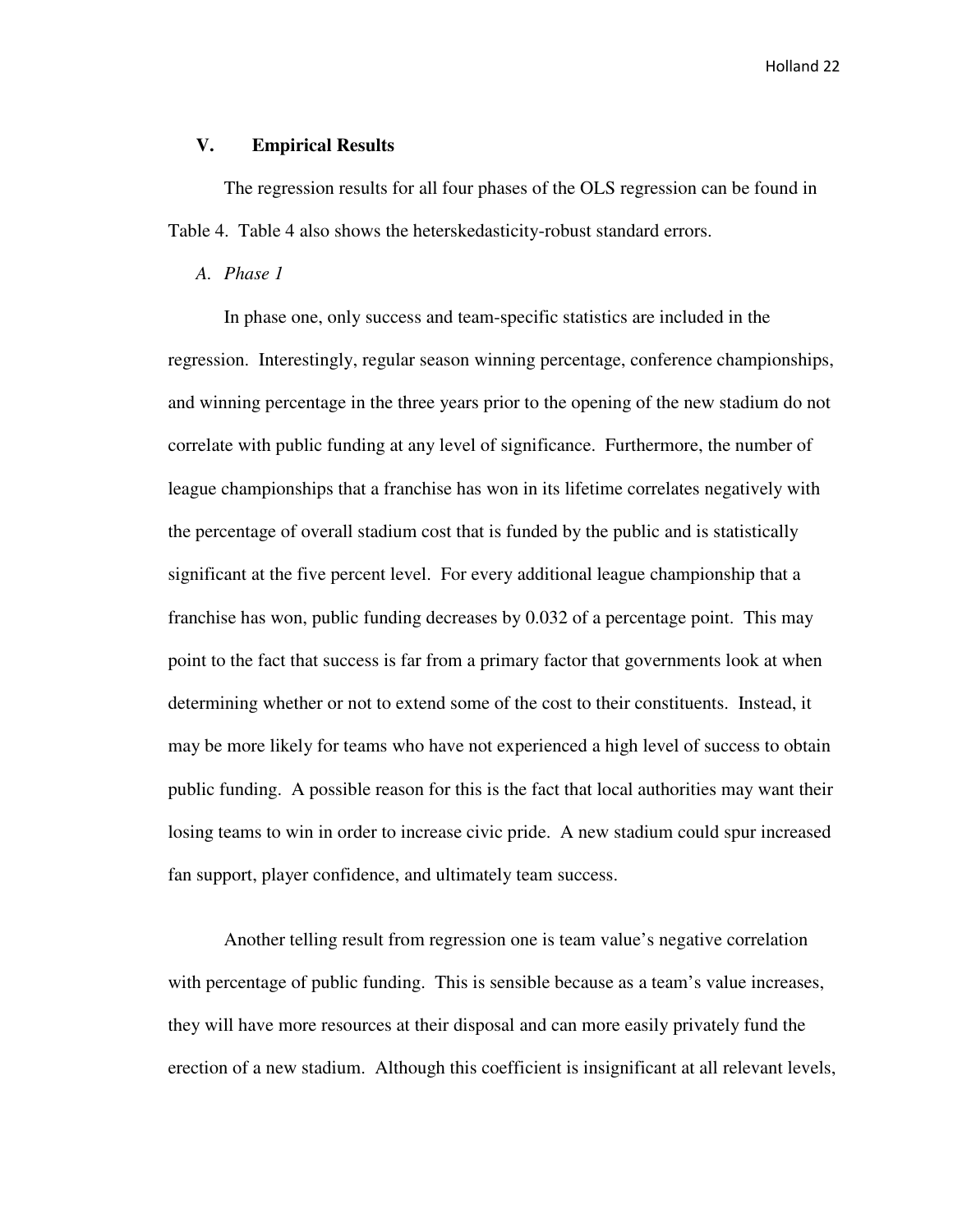|             | <b>Table 4: Regression Results</b> |              |                                        |                 |                 |
|-------------|------------------------------------|--------------|----------------------------------------|-----------------|-----------------|
|             |                                    | (1)          | (2)                                    | (3)             | (4)             |
|             | <b>VARIABLES</b>                   | %public      | <i>%</i> public                        | <i>%</i> public | <i>%</i> public |
|             |                                    |              |                                        |                 |                 |
|             | Team value                         | $-0.000147$  |                                        | $-2.42e-05$     | $-6.14e-06$     |
|             |                                    | $(9.13e-05)$ |                                        | $(9.65e-05)$    | (0.000117)      |
|             | Winning percentage                 | 0.381        |                                        | $-0.115$        | 0.304           |
|             |                                    | (1.286)      |                                        | (1.250)         | (1.254)         |
|             | Conference championships           | 0.0143       |                                        | 0.0162          | 0.0154          |
|             |                                    | (0.0133)     |                                        | (0.0146)        | (0.0159)        |
|             | League championships               | $-0.0318**$  |                                        | $-0.0258*$      | $-0.0284**$     |
|             |                                    | (0.0145)     |                                        | (0.0133)        | (0.0132)        |
|             | Years in league                    | $-0.00239$   |                                        | $-0.00320**$    | $-0.00330**$    |
|             |                                    | (0.00144)    |                                        | (0.00159)       | (0.00153)       |
|             | Winning pct last 3yrs              | 0.262        |                                        | 0.422           | 0.288           |
|             |                                    | (0.506)      |                                        | (0.449)         | (0.497)         |
|             | Fan base rank                      | 0.00870      |                                        | 0.00653         | 0.00478         |
|             |                                    | (0.00593)    |                                        | (0.00506)       | (0.00568)       |
|             | Population                         |              | $-0.00691***$                          | $-0.00438$      | $-0.00294$      |
|             |                                    |              | (0.00233)                              | (0.00488)       | (0.00489)       |
|             | Median income                      |              | $-8.93e-06$                            | $-3.66e-06$     | $-2.87e-06$     |
|             |                                    |              | $(5.87e-06)$                           | $(6.40e-06)$    | $(6.16e-06)$    |
| Mean income |                                    |              | 2.21e-06                               | $-2.35e-06$     | $-3.29e-06$     |
|             |                                    |              | $(5.14e-06)$                           | $(5.34e-06)$    | $(4.71e-06)$    |
|             | Median property tax                |              | $-6.36e-05***$                         | $-5.87e-05***$  | $-4.85e-05$     |
|             |                                    |              | $(2.22e-05)$                           | $(2.06e-05)$    | $(3.67e-05)$    |
|             | Total project cost                 |              |                                        |                 | $-0.000259$     |
|             |                                    |              |                                        |                 | (0.000204)      |
|             | Years since built                  |              |                                        |                 | $-0.0198*$      |
|             |                                    |              |                                        |                 | (0.0113)        |
|             | Constant                           | 0.416        | $1.076***$                             | $1.053*$        | 1.257**         |
|             |                                    | (0.593)      | (0.145)                                | (0.557)         | (0.564)         |
|             |                                    |              |                                        |                 |                 |
|             | Observations                       | 60           | 60                                     | 60              | 60              |
|             | R-squared                          | 0.247        | 0.289                                  | 0.422           | 0.461           |
|             |                                    |              | Robust standard errors in parentheses  |                 |                 |
|             |                                    |              | *** $p<0.01$ , ** $p<0.05$ , * $p<0.1$ |                 |                 |

r

Note: Tot. project cost is in \$1,000,000's. Team Value is in \$1,000,000's. Population is in 100,000's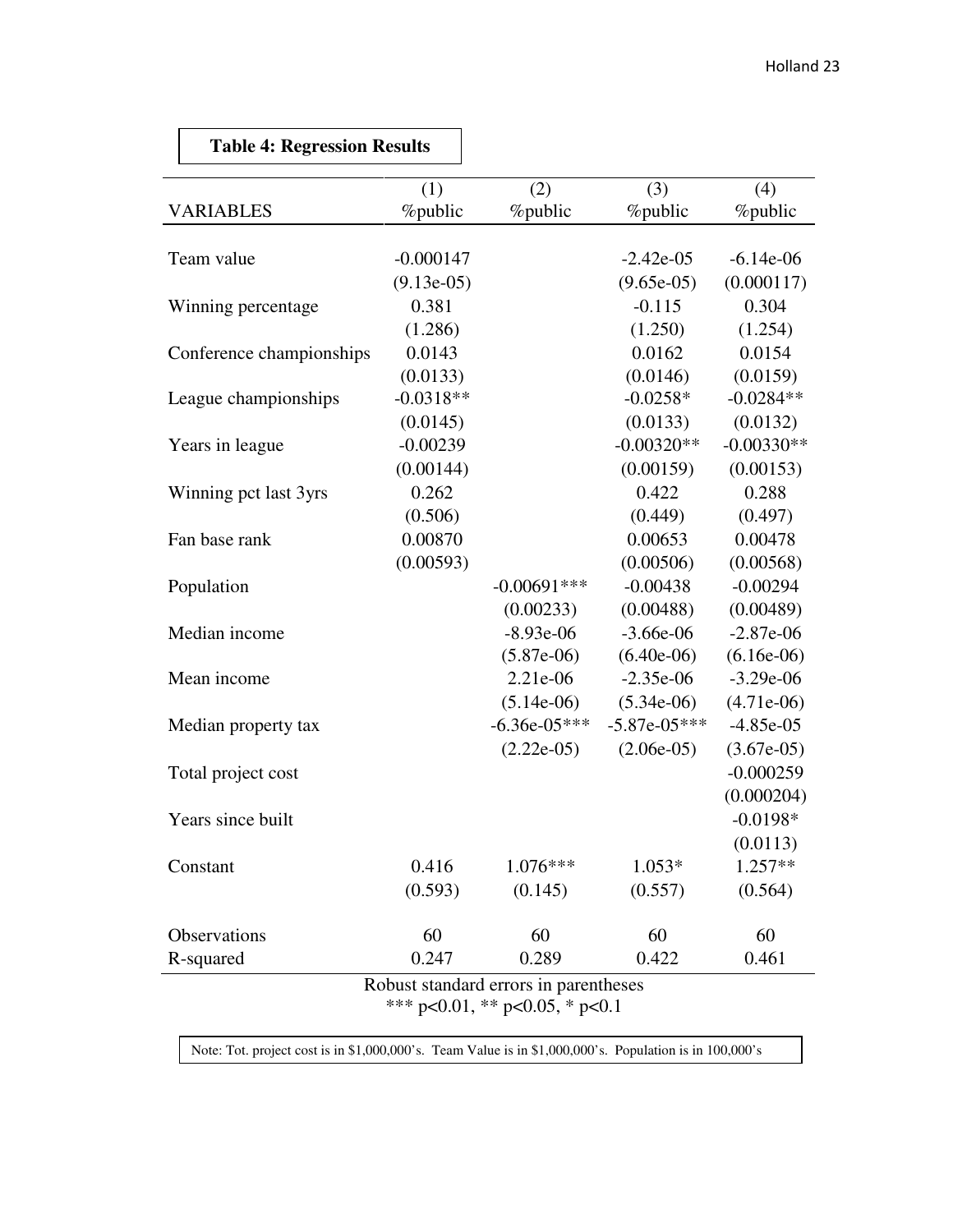it is important to control for this factor because teams that have been around for a long time tend to have higher valuations than newer franchises.

Regression one also shows that the number of years that a team has been in existence does not correlate with public funding with any statistical significance. This may not be surprising since the teams that have been around a long time, in addition to having higher valuations, often have stadiums that are architectural landmarks for their city. For example, the Chicago Cubs' Wrigley Field, the Green Bay Packers' Lambeau Field, and the New York Knickerbockers' Madison Square Garden are examples from all three of the sports in this study of facilities that provide substantial historical significance to their cities. Teams who play in such stadiums tend to be older franchises with fans that enjoy the historic venue and governments who see no reason to pay for another.

# *B. Phase 2*

Phase two includes a different set of variables with the same dependent variable: public funding percentage. Population and median property tax per property owner, two of the four explanatory variables examined in this regression, correlate with public funding with statistical significance at the one percent confidence level. For every increase in population by one hundred thousand people, public funding decreases by 0.007 of a percentage point. While this is statistically significant, each incremental increase affects public funding an imperceptible amount. Of course, the population statistic is very broad as it refers to the total population in an entire city. Perhaps a more specific number based on the immediate area surrounding the new stadiums would provide a better picture of how population influences the decision to publicly fund.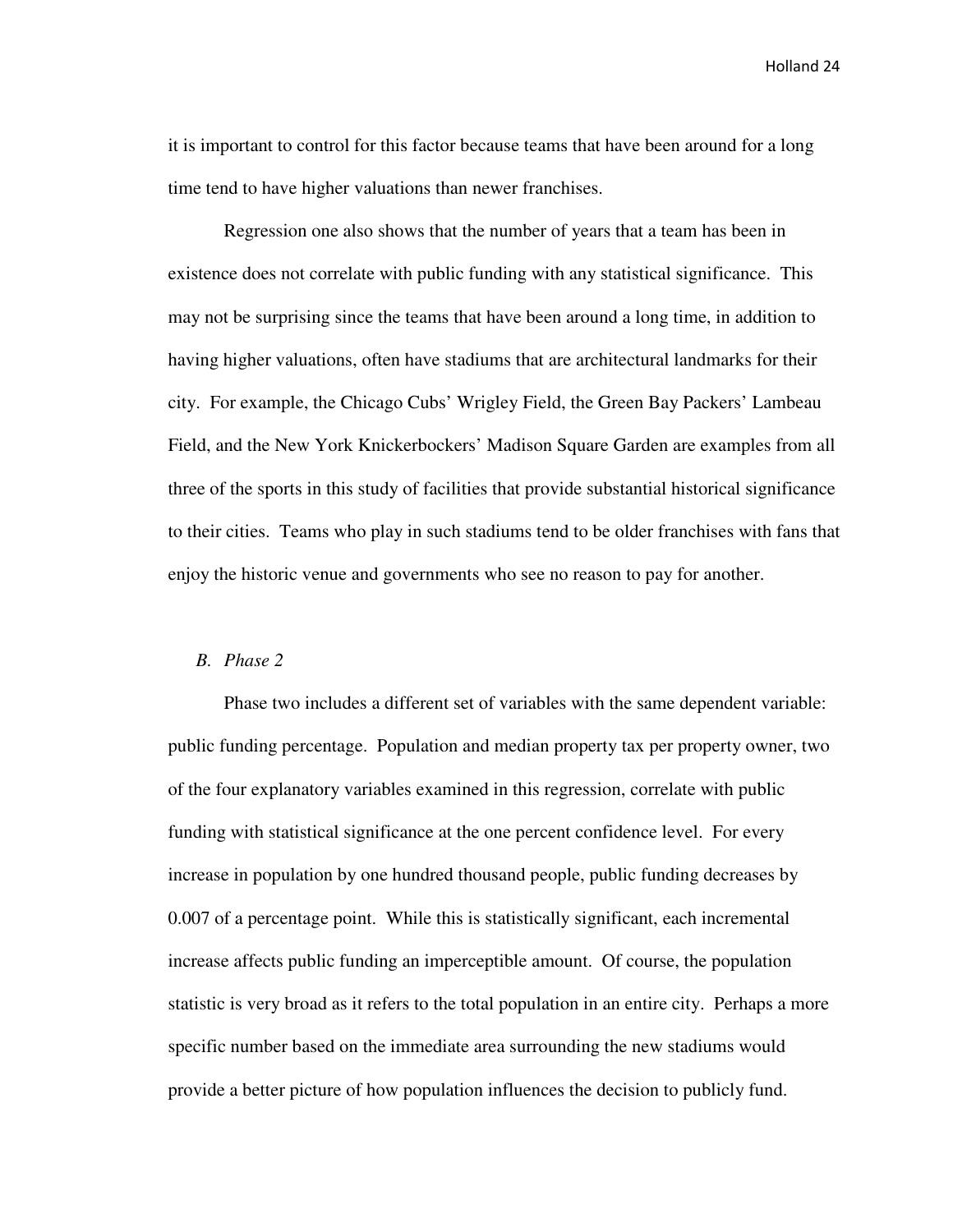Median income and mean income are also negligible in how they affect public funding, and neither of these variables is statistically significant. Similarly to population, these metrics are measures across the entire city. Perhaps the decisions authorities make when determining whether to fund a new facility depends on a smaller sub-area within the city. Naturally, benefits of a new venue extend beyond city limits and into surrounding areas, yet motives for policy makers to provide public funding may depend solely on a certain part of town. For example, a common explanation for targeting a specific area is to improve quality of life in that area. If local governments are keeping these considerations above all others, the regression results in this case make sense.

 The final variable included in phase 2 is median property tax. This variable is per property owner and gives us some insight into how much tax revenue the host city obtains via property tax. Interestingly, when included only with other city statistics, median property tax correlates negatively with public funding. For every increase in median property tax of one dollar, public funding decreases by 0.00006 of a percentage point. This does not seem like a large amount, but it implies that if each property owner's taxes in a given city increased by one hundred dollars, public funding decreases by 0.006 of a percentage point.

 These city statistics, taken purely on their own with respect to public funding, paint us a fascinating picture: local authorities do not base funding decisions off city characteristics yet instead focus on smaller, perhaps more fragile pockets within the city that they hope to revive.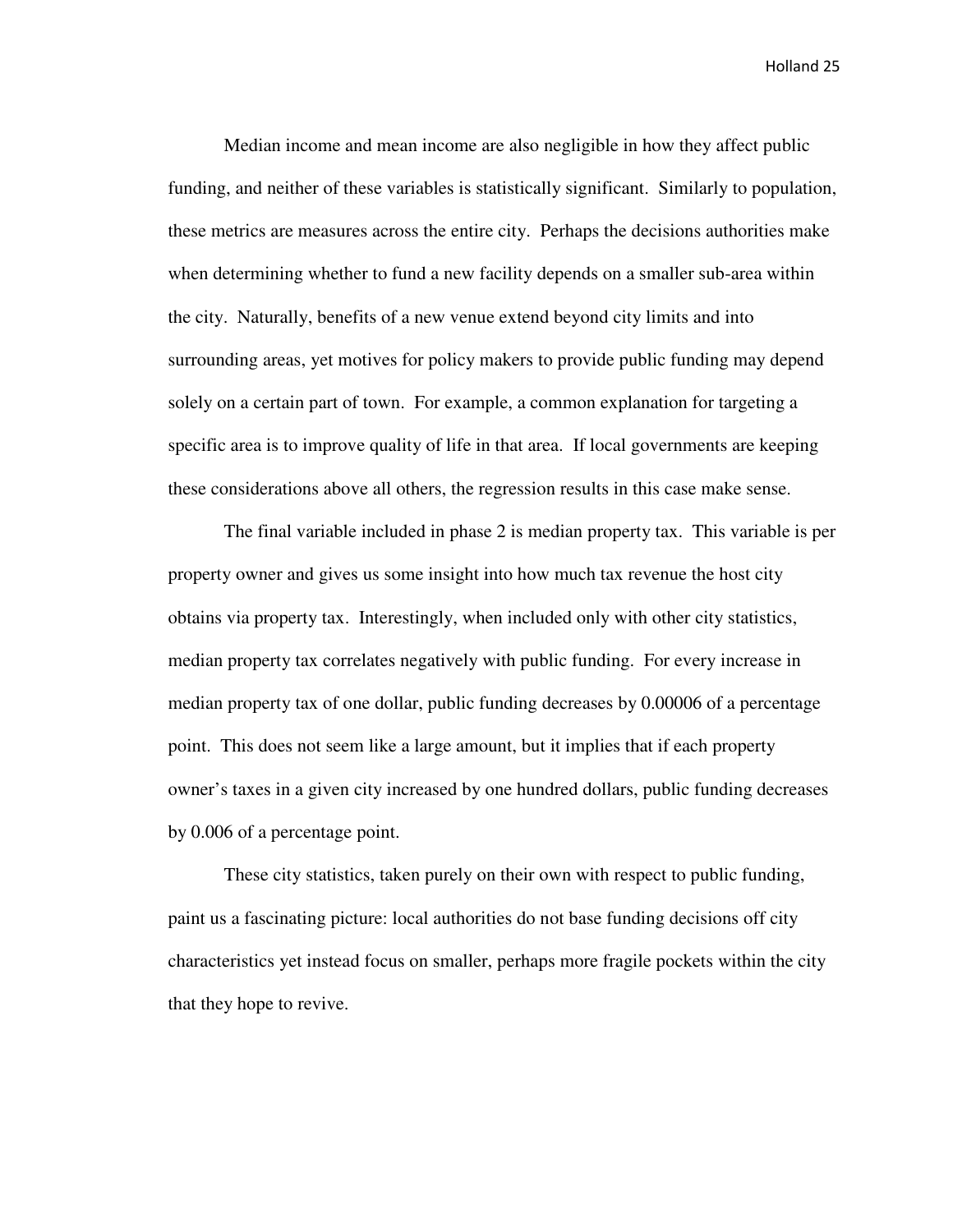# *C. Phase 3*

Phase three comprises each of the variables that were used in phases one and two. In the presence of the other set of variables, there were some changes in coefficients and significance levels.

 Although the coefficients for winning percentage, conference championships, and winning percentage in the three years prior to the opening of the new stadium changed slightly, they still do not explain public funding with any statistical significance. However, league championships maintain a negative correlation with public funding with statistical significance at the 10 percent level. This regression shows that for every additional league championship public funding decreases by 0.026 of a percentage point. These findings further verify the intuitions provided by regression one that success of a team does not play a role in public funding for a new stadium. In fact, teams who have not done well are more likely to receive public funding as local governments may want to rejuvenate their cities through increased communion and excitement as a result of a stateof-the-art professional athletic venue.

 Another variable that furthers the verification of phase one results is the number of years that the team has been in existence. In this regression, this characteristic has statistical significance at the 5 percent level and indicates that for every additional year a team has been in the league, public funding decreases by 0.003 percentage points. In cities where a certain team has been around for a long time, it is more likely for the stadium to exhibit 'existence value.' This means that the stadium itself provides a benefit to residents of the city either because it is architecturally magnificent or historically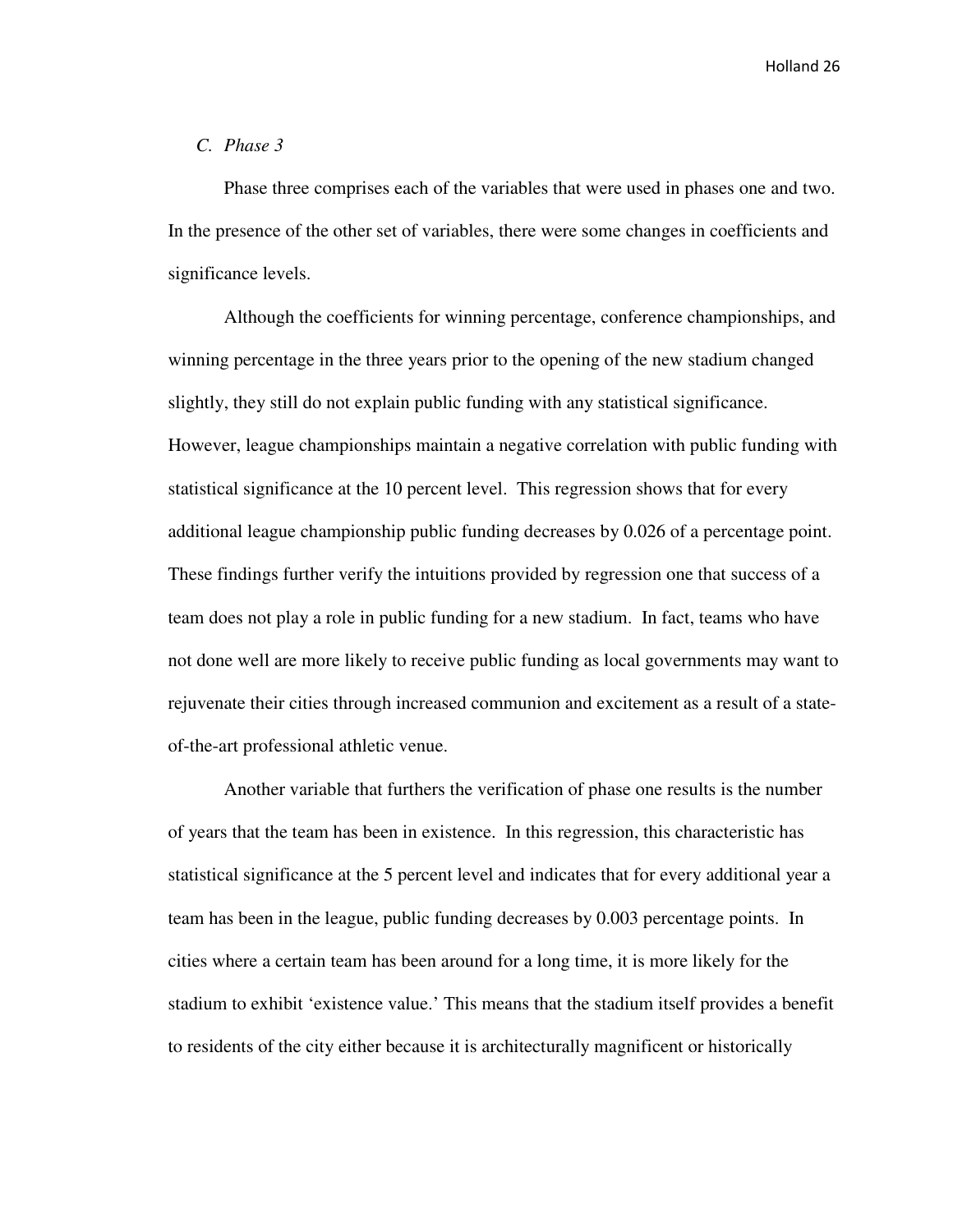valuable. Teams that have been around for a longer time are more likely to have stadiums with historic significance.

 In terms of city statistics, the extra variables do not affect the results much. The most noticeable shift was in population, which has no statistical significance in this regression. However, although it was statistically significant at the one percent confidence level in regression two, it did not explain much and therefore still means very little. Similarly, median and mean incomes continue to lack statistical significance at all relevant levels. Furthermore, while there were no dramatic shifts in significance level of median property tax, the coefficient value regressed towards zero. These results allude even further to the fact that broad city characteristics do not explain why in certain cities franchises have an easier time obtaining public funding than in others.

#### *D. Phase 4*

Phase four of this study built upon phase three and added two variables that are specific to the new professional athletic venue: total project cost and the number of years since the stadium opened. The inclusion of these variables adds a new element to the model and changes how significant some of the other variables are in terms of their explanation of public funding.

 First, the negative correlation between league championships and public funding strengthened after including these variables. With statistical significance at the five percent confidence level, for every additional league championship that a franchise wins, public funding decreases by 0.028 of a percentage point. Additionally, these results help confirm the fact that teams that have been around for a long time receive less public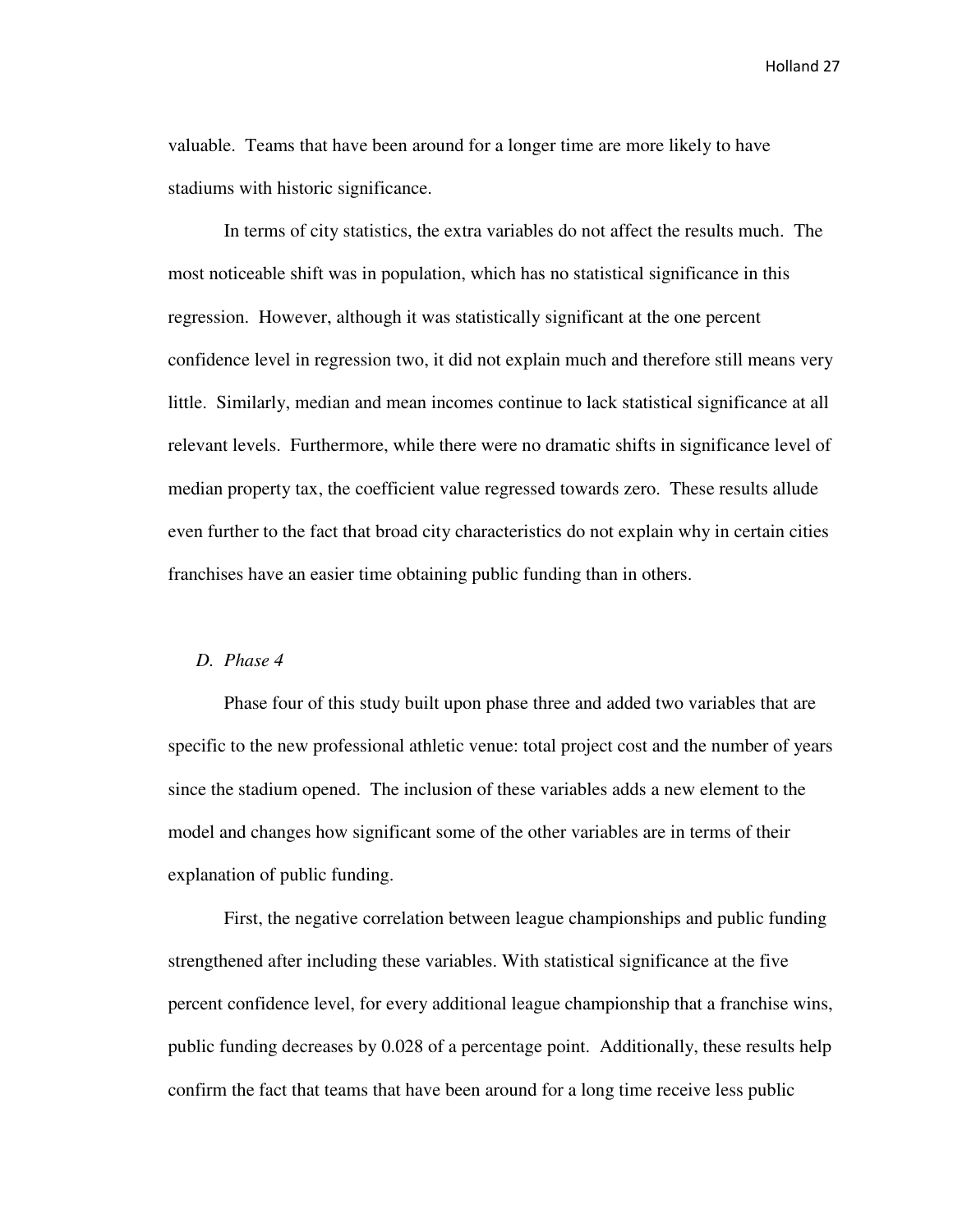funding because of the possible 'existence value' on their current stadium. This final regression strengthens the claim that both increased success and a team's longevity negatively affect public funding of a stadium.

 Another interesting consequence of including these variables is the loss of statistical significance for median property tax. This makes sense given the fact that this data was from the entire county and the results have been pointing to localized focus on the part of the decision-makers. In phase four, city statistics are not significant at any relevant level and therefore can be considered inconsequential when it comes to determining public funding.

 Although the total project cost does not provide us any insight into the determinants of public funding, the number of years since the stadium was built does. For each additional year that has passed since the new stadium opened for a professional sports franchise, public funding decreases by 0.02 percentage points. This variable is significant at the 10 percent confidence level and indicates that in recent years franchises have been more successful in obtaining a higher percentage of public funding. Of course, the coefficient is not overwhelming, yet this phenomenon is interesting and should be considered in future research.

# **VI. Conclusion**

 This study is an empirical analysis of why certain cities tend to offer public funding for the construction of new professional athletic facilities. It is well known among economists in the field that the erection of a new facility does not spur economic activity; it neither causes increases in local spending nor raises per capita income. Of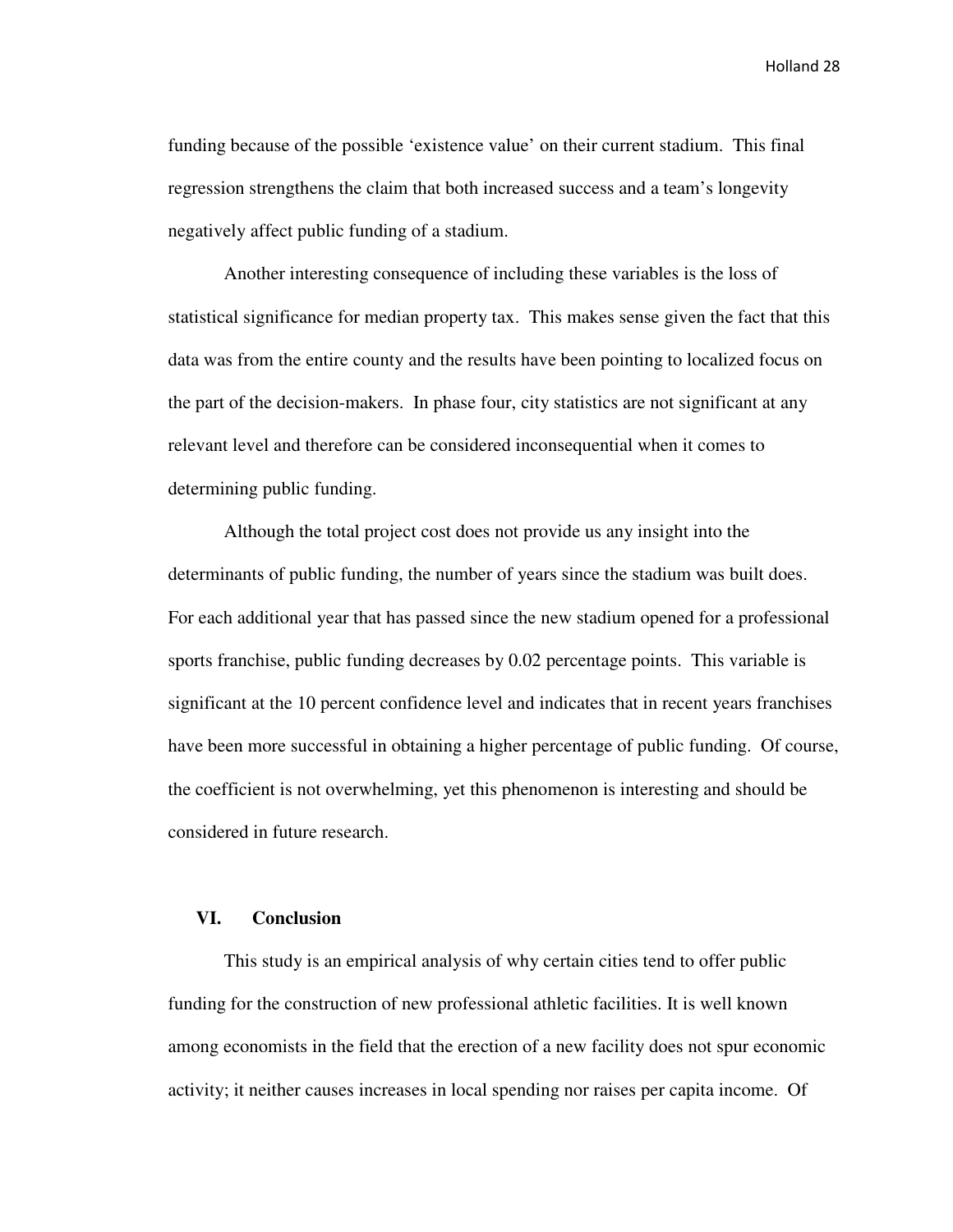course, certain industries and small areas benefit from the implementation of such a venue, yet those benefits are more than offset by other industries and larger areas who suffer as a result. Nevertheless, it remains true that new stadiums are being built at a faster rate than ever before. It turns out that the majority of the benefits that come about as a result of a new stadium are non-pecuniary benefits such as public good externalities. These include civic pride, national identity, existence value, and a sense of a 'major league' image among many more. The fact that these benefits are unquantifiable in nature makes it tough for local government agencies to justify spending millions to fund a stadium; it is very difficult to judge whether or not the net benefit is greater than that of another possible project. In this analysis, I employ an ordinary least squares regression model to uncover trends in cities that decide to finance a large part of a new professional athletic venue.

 The results show that great success among sports franchises does not explain why certain teams are able to attain public funding for their new facility. In fact, teams that have done worse generally get a higher percentage of public funding than the more successful team. This may possibly be the case because erecting an inspiring new stadium in an area with a losing team will generate a much larger increase in nonpecuniary benefits than it would in an area with a winning team. Winning areas are already full of civic pride, national identity, and other forms of psychic income, and therefore they do not have as much to gain from a new stadium as areas with unsuccessful teams. For this reason, policy-makers in areas with winning teams may tend to opt for another project as opposed to spending a great deal of money on a new stadium.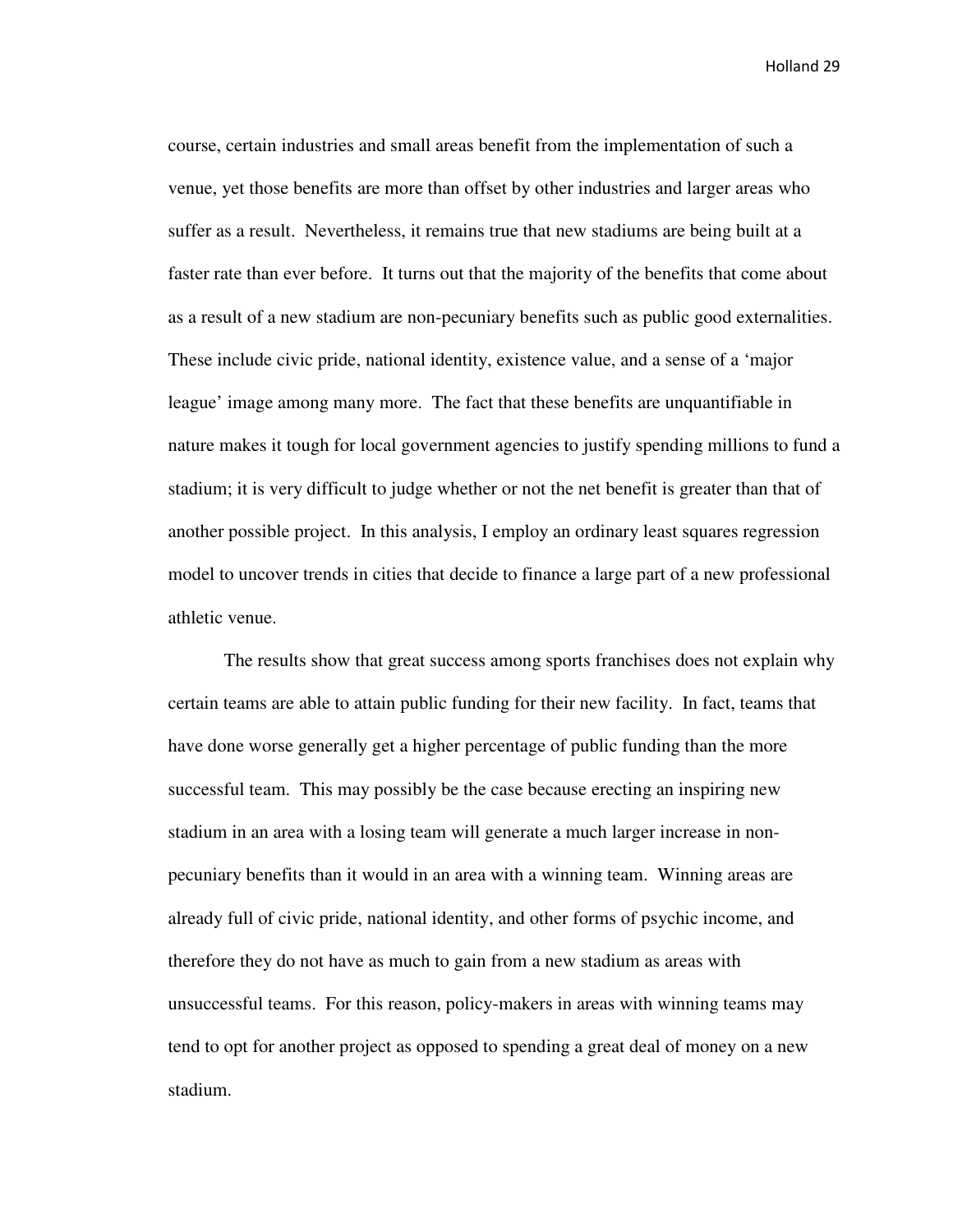In terms of city statistics, the results shed light on the fact that citywide characteristics do not play a large role as determinants of public funding. These results are very telling; when policy-makers examine a city's need for a new stadium, they are primarily focused on the geographic area immediately surrounding the new facility. Though many others experience a degree of psychic income, those who live in the immediate area experience the most. In future studies, data with demographic information in the smaller area around the stadium would potentially be more useful. Also, including specific city and county revenue and spending information would paint a more complete picture of the budgetary considerations that policy-makers encounter when making these decisions.

 Finally, the results point to the fact that recent stadiums have had a higher percentage of public funding than older ones. Although this is by a relatively small margin, it remains absolutely true that stadiums are being built and will continue to be built at a faster rate than ever before. New technology has enabled more efficient building strategies while allowing still allowing for grandiose architecture and even more immersive fan experiences. In the future, stadiums will become more elaborate and cutting-edge, and franchises will feel inadequate if theirs does not match up. Of course, these facilities need to be funded and policy makers will continue to be forced into making these difficult funding decisions at involving public money.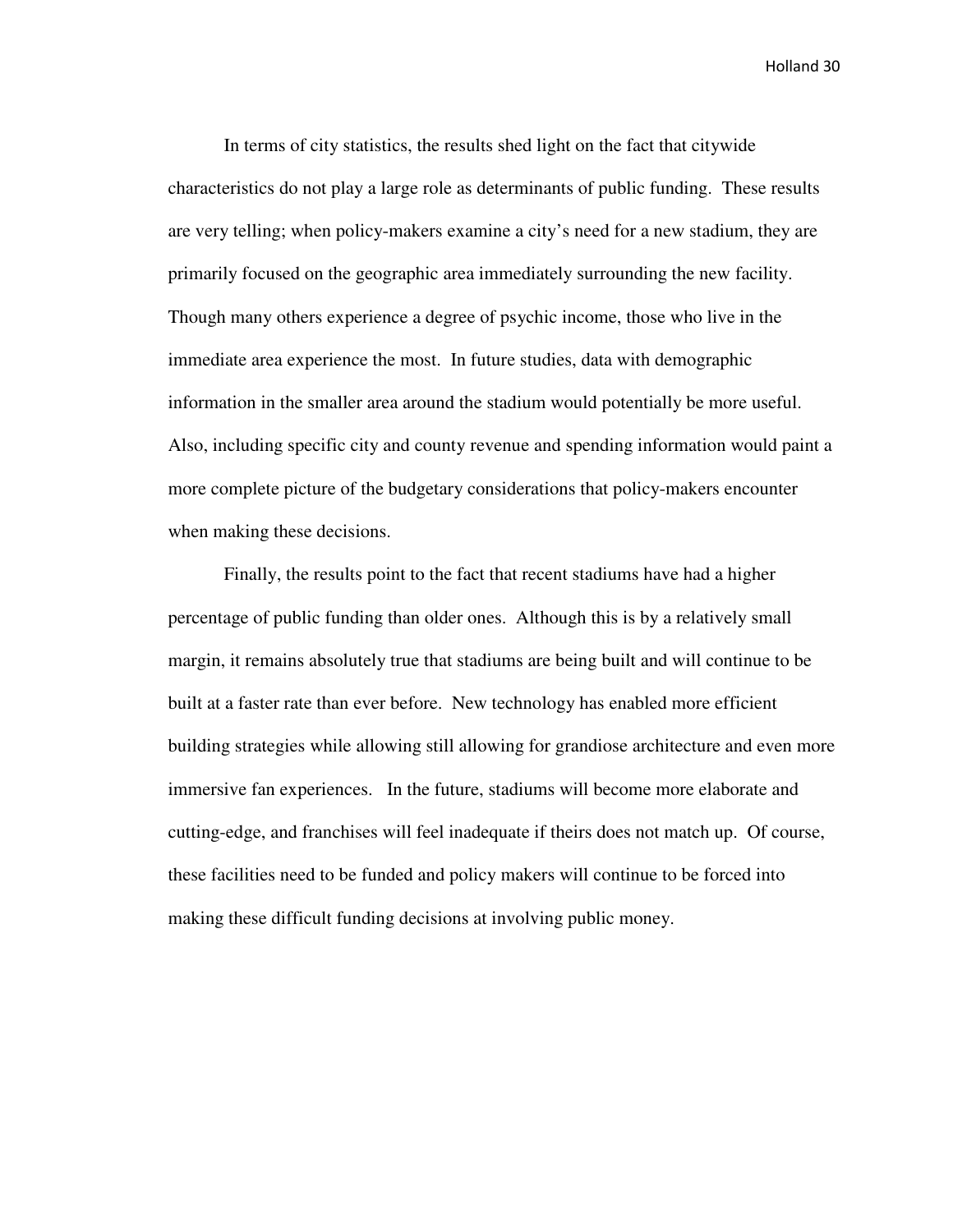#### **VII. References**

- Ahlfeldt, Gabriel, and Wolfgang Maennig. "Stadium Architecture and Urban Development from the Perspective of Urban Economics." *International Journal of Urban and Regional Research* 34 (2010): 629-46. Print.
- Baade, Robert, and Allen Sanderson. "The Employment Effect of of Teams and Sports Facilities." *Sports, Jobs, and Taxes: The Economic Impacts of Sports Teams and Stadiums*(1997): n. pag. Print.
- Baade, Robert , and Richard Dye. "The Impact of Professional Sports on Metropolitan Area Development." *Growth and Change* 21 (1990): 1-14. Print.
- Coates, Dennis, and Brad Humphreys. "The Effect of Professional Sports on Earnings and Employment in the Services and Retail Sectors in U.S. Cities." *Regional Science and Urban Economics* 33 (2003): 175-198. Print.
- Coates, Dennis. "Stadiums and Arenas: Economic Development or Economic Redistribution." *Contemporary Economic Policy* 25 (2007): 565-577. Print.
- Coulson, Edward, and Gerald Carlino. "Compensating Differentials and the Social Benefits of the NFL." *Journal of Urban Economics* 56 (2004): 25-50. Print.
- Crompton, John. "Beyond Economic Impact: An Alternative Rationale for the Public Subsidy of Major League Sports Facilitis." *Journal of Sports Management* 18 (2004): 40-58. Print.
- Eckstein, Rick, and Kevin Delaney. "New Sports Stadiums, Community Self-Esteem, and Community Collective Conscience." *Journal of Sport and Social Issues* 26 (2002): 235-236. Print.
- Euchner, Charles. "Tourisms and Sports: The Serious Competition for Play." *The Tourist City* (1999): n. pag. Print.
- "Franchise Encyclopedias." *Pro Football Reference*. Sports Reference LLC, n.d. Web. 27 Apr. 2014.
- Hamilton, Bruce, and Peter Kahn. "Baltimore's Camden Yards Ballpark." *Sports, Jobs, and Taxes: The Economic Impacts of Sports Teams and Stadiums* (1997): n. pag. Print.
- Johnson, Bruce, Peter Groothuis, and John Whitehead. "The Value of Public Goods Generated by a Major League Sports Team: The CVM Approach." *Journal of Sports Economics* 2 (2001): 6-21. Print.